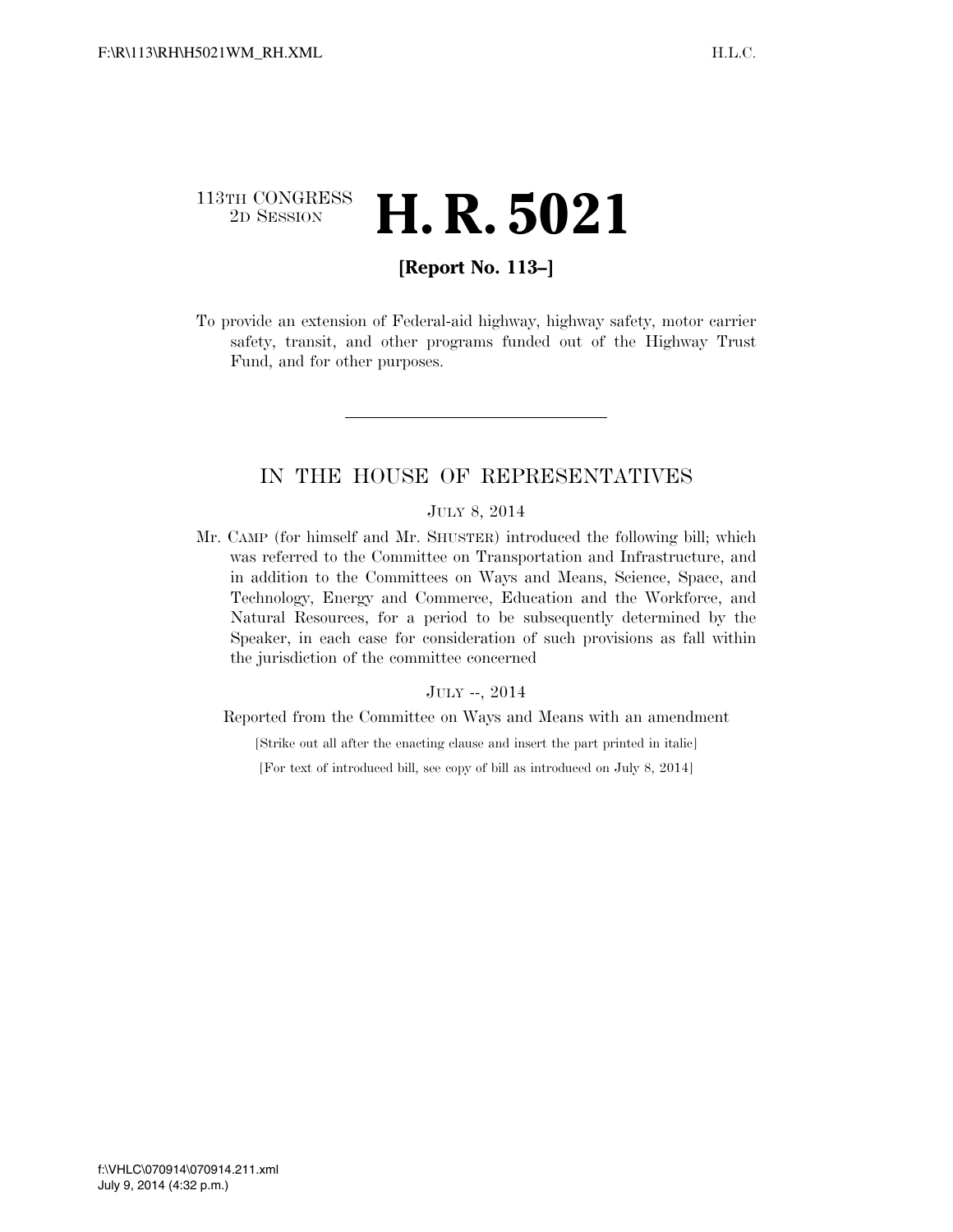# **A BILL**

To provide an extension of Federal-aid highway, highway safety, motor carrier safety, transit, and other programs funded out of the Highway Trust Fund, and for other purposes.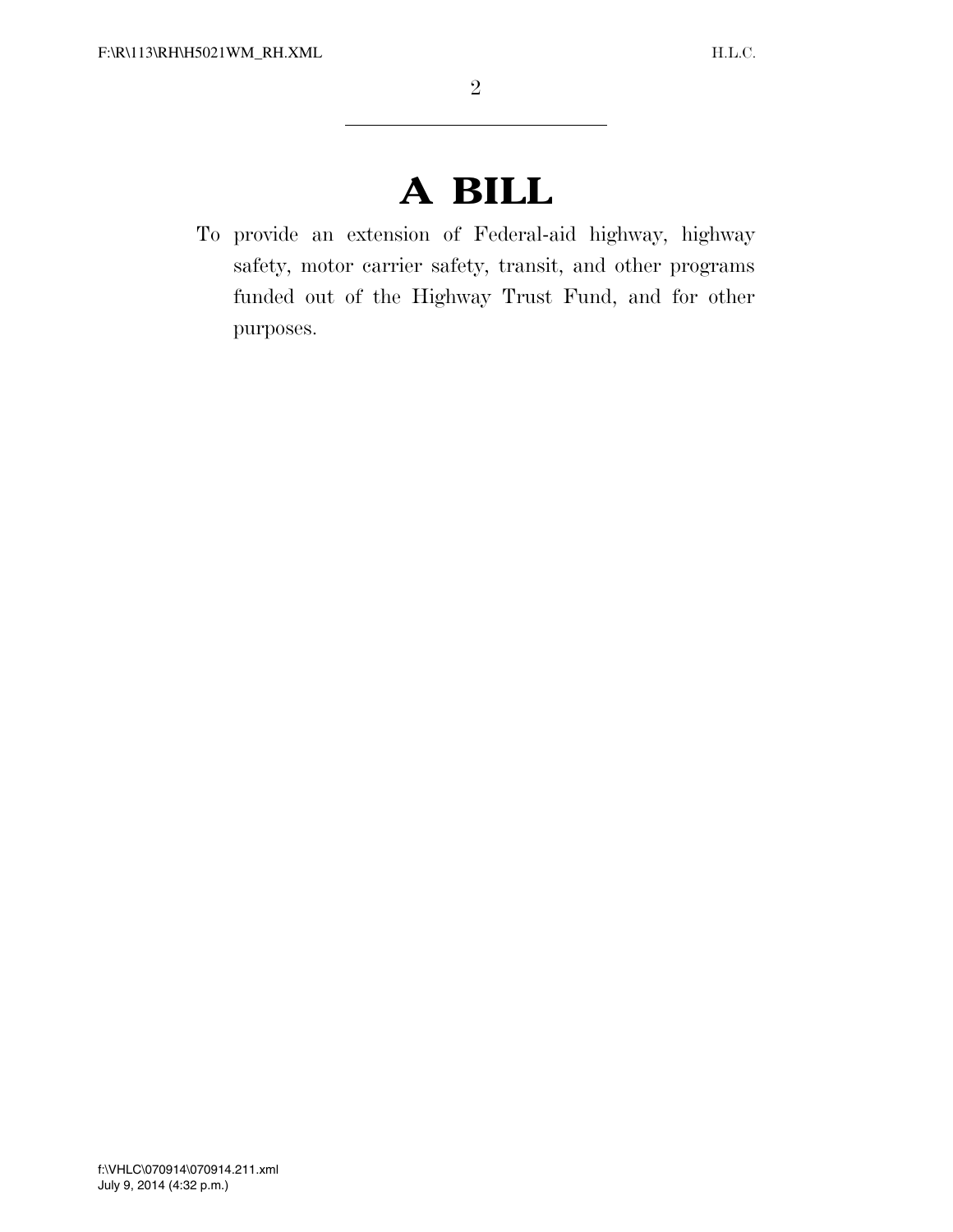1 *Be it enacted by the Senate and House of Representa-*2 *tives of the United States of America in Congress assembled,*  3 *SECTION 1. SHORT TITLE; TABLE OF CONTENTS.*  4 *(a) SHORT TITLE.—This Act may be cited as the*  5 *''Highway and Transportation Funding Act of 2014''.*  6 *(b) TABLE OF CONTENTS.—The table of contents for*  7 *this Act is as follows: Sec. 1. Short title; table of contents. TITLE I—SURFACE TRANSPORTATION PROGRAM EXTENSION Subtitle A—Federal-Aid Highways Sec. 1001. Extension of Federal-aid highway programs. Sec. 1002. Administrative expenses. Subtitle B—Extension of Highway Safety Programs Sec. 1101. Extension of National Highway Traffic Safety Administration highway safety programs. Sec. 1102. Extension of Federal Motor Carrier Safety Administration programs. Sec. 1103. Dingell-Johnson Sport Fish Restoration Act. Subtitle C—Public Transportation Programs Sec. 1201. Formula grants for rural areas. Sec. 1202. Apportionment of appropriations for formula grants. Sec. 1203. Authorizations for public transportation. Sec. 1204. Bus and bus facilities formula grants. Subtitle D—Hazardous Materials Sec. 1301. Authorization of appropriations. TITLE II—REVENUE PROVISIONS Sec. 2001. Extension of Highway Trust Fund expenditure authority. Sec. 2002. Funding of Highway Trust Fund. Sec. 2003. Funding stabilization. Sec. 2004. Extension of Customs user fees.*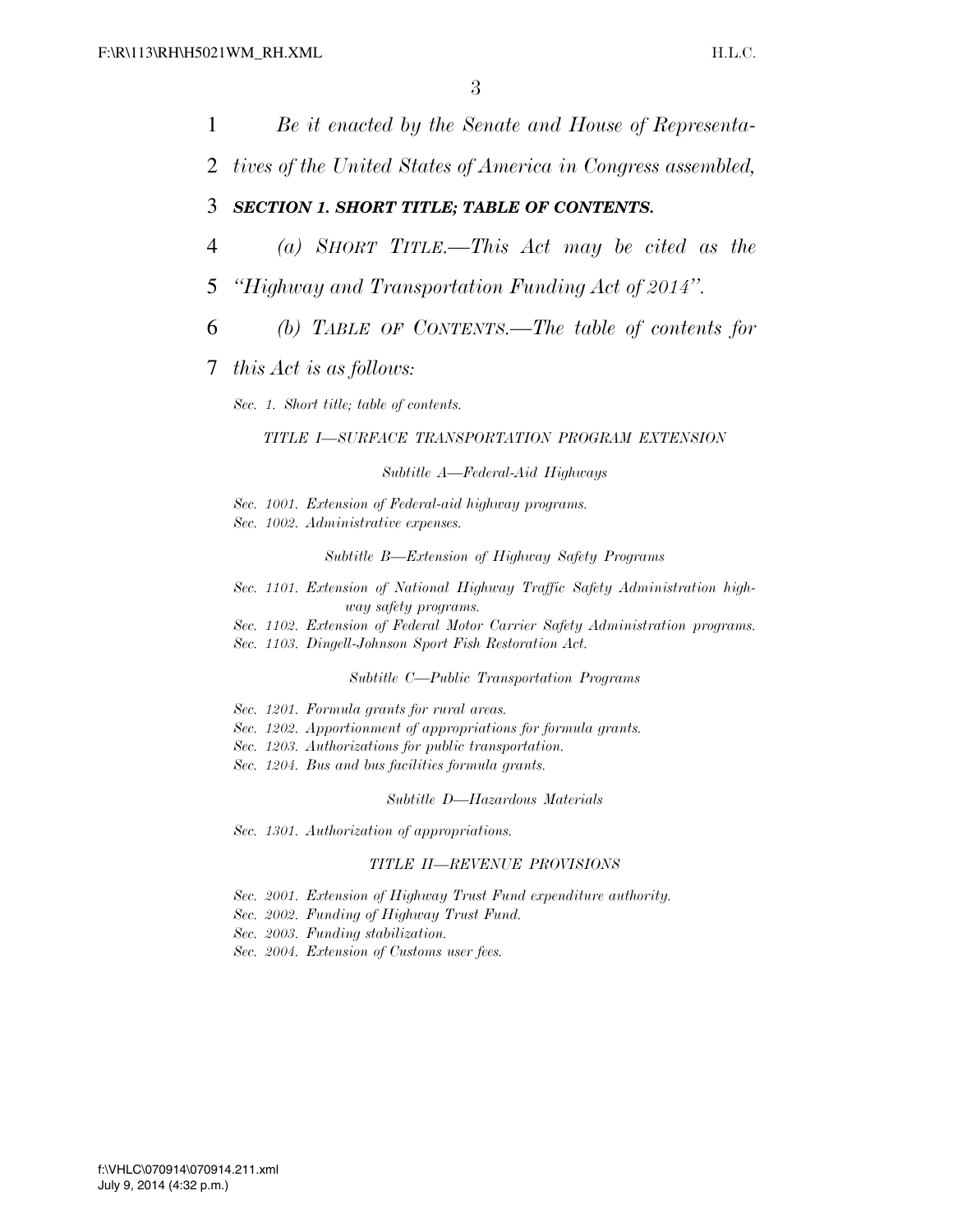## *TITLE I—SURFACE TRANSPOR- TATION PROGRAM EXTEN- SION Subtitle A—Federal-Aid Highways*

 *SEC. 1001. EXTENSION OF FEDERAL-AID HIGHWAY PRO-GRAMS.* 

 *(a) IN GENERAL.—Except as provided in this subtitle, requirements, authorities, conditions, eligibilities, limita- tions, and other provisions authorized under divisions A and E of MAP–21 (Public Law 112–141), the SAFETEA– LU Technical Corrections Act of 2008 (Public Law 110– 244), titles I, V, and VI of SAFETEA–LU (Public Law 109–59), titles I and V of the Transportation Equity Act for the 21st Century (Public Law 105–178), the National Highway System Designation Act of 1995 (104–59), titles I and VI of the Intermodal Surface Transportation Act of 1991 (Public Law 102–240), and title 23, United States Code (excluding chapter 4 of that title), which would other- wise expire on or cease to apply after September 30, 2014, are incorporated by reference and shall continue in effect until May 31, 2015.* 

*(b) AUTHORIZATION OF APPROPRIATIONS.—* 

 *(1) HIGHWAY TRUST FUND.—Except as provided in section 1002, there is authorized to be appro-priated out of the Highway Trust Fund (other than*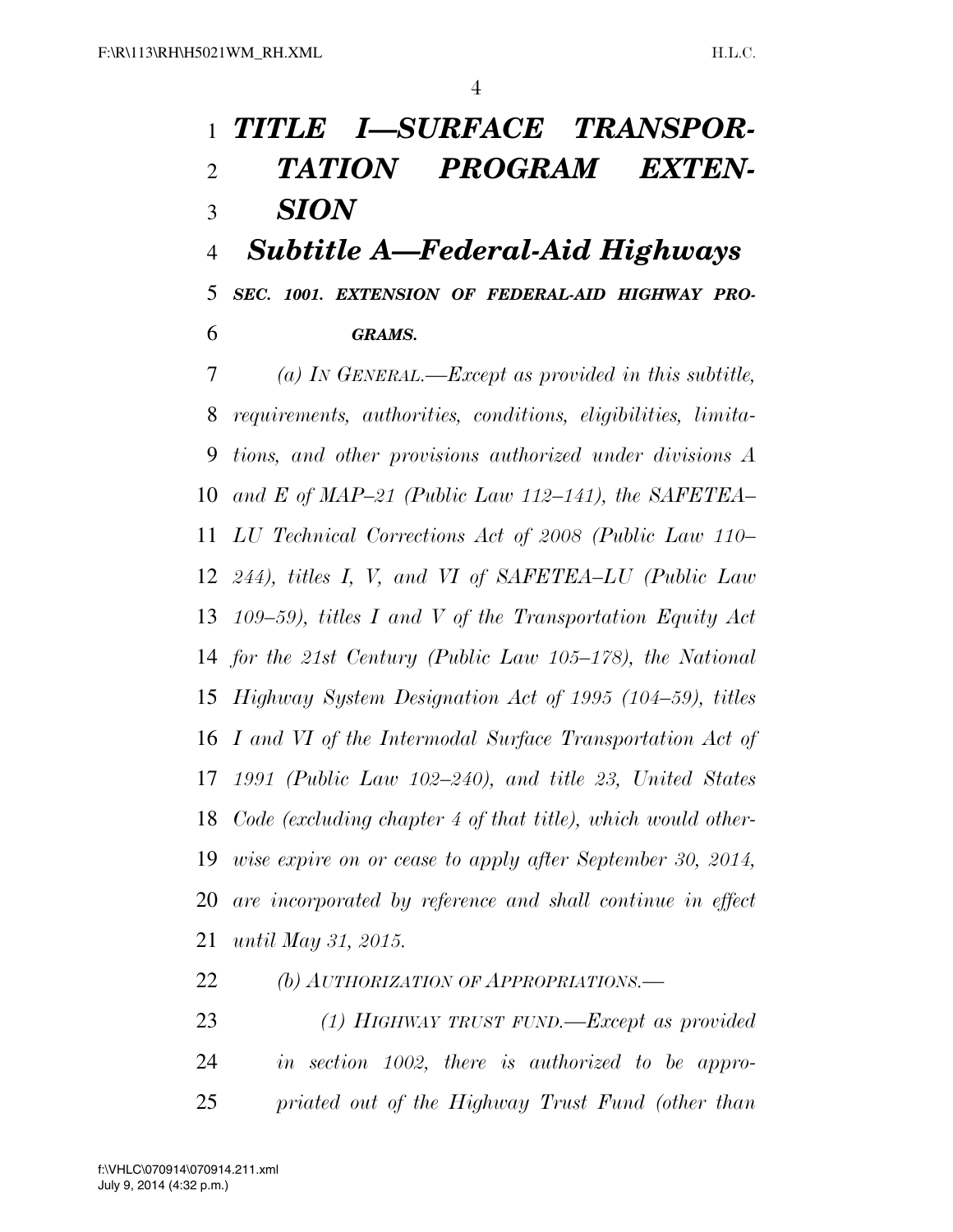| $\mathbf{1}$   | the Mass Transit Account) for the period beginning       |
|----------------|----------------------------------------------------------|
| $\overline{2}$ | on October 1, 2014, and ending on May 31, 2015, a        |
| 3              | sum equal to $243/365$ of the total amount authorized to |
| $\overline{4}$ | be appropriated out of the Highway Trust Fund for        |
| 5              | programs, projects, and activities for fiscal year 2014  |
| 6              | under divisions $A$ and $E$ of MAP-21 (Public Law        |
| $\tau$         | 112–141) and title 23, United States Code (excluding     |
| 8              | chapter 4 of that title).                                |
| 9              | GENERAL FUND.—Section $1123(h)(1)$ of<br>(2)             |
| 10             | $MAP-21$ (23 U.S.C. 202 note) is amended by insert-      |
| 11             | ing "and \$19,972,603 out of the general fund of the     |
| 12             | Treasury to carry out the program for the period be-     |
| 13             | ginning on October 1, 2014, and ending on May 31,        |
| 14             | $2015"$ before the period at the end.                    |
| 15             | (c) USE OF FUNDS.—                                       |
| 16             | $(1)$ IN GENERAL.—Except as otherwise expressly          |
| 17             | provided in this subtitle, funds authorized to be ap-    |
| 18             | propriated under subsection (b)(1) for the period be-    |
| 19             | ginning on October 1, 2014, and ending on May 31,        |
| 20             | 2015, shall be distributed, administered, limited, and   |
| 21             | made available for obligation in the same manner         |
| 22             | and at the same levels as $243/365$ of the amounts of    |
| 23             | funds authorized to be appropriated out of the High-     |
| 24             | way Trust Fund (other than the Mass Transit Ac-          |
| 25             | count) for fiscal year 2014 to carry out programs,       |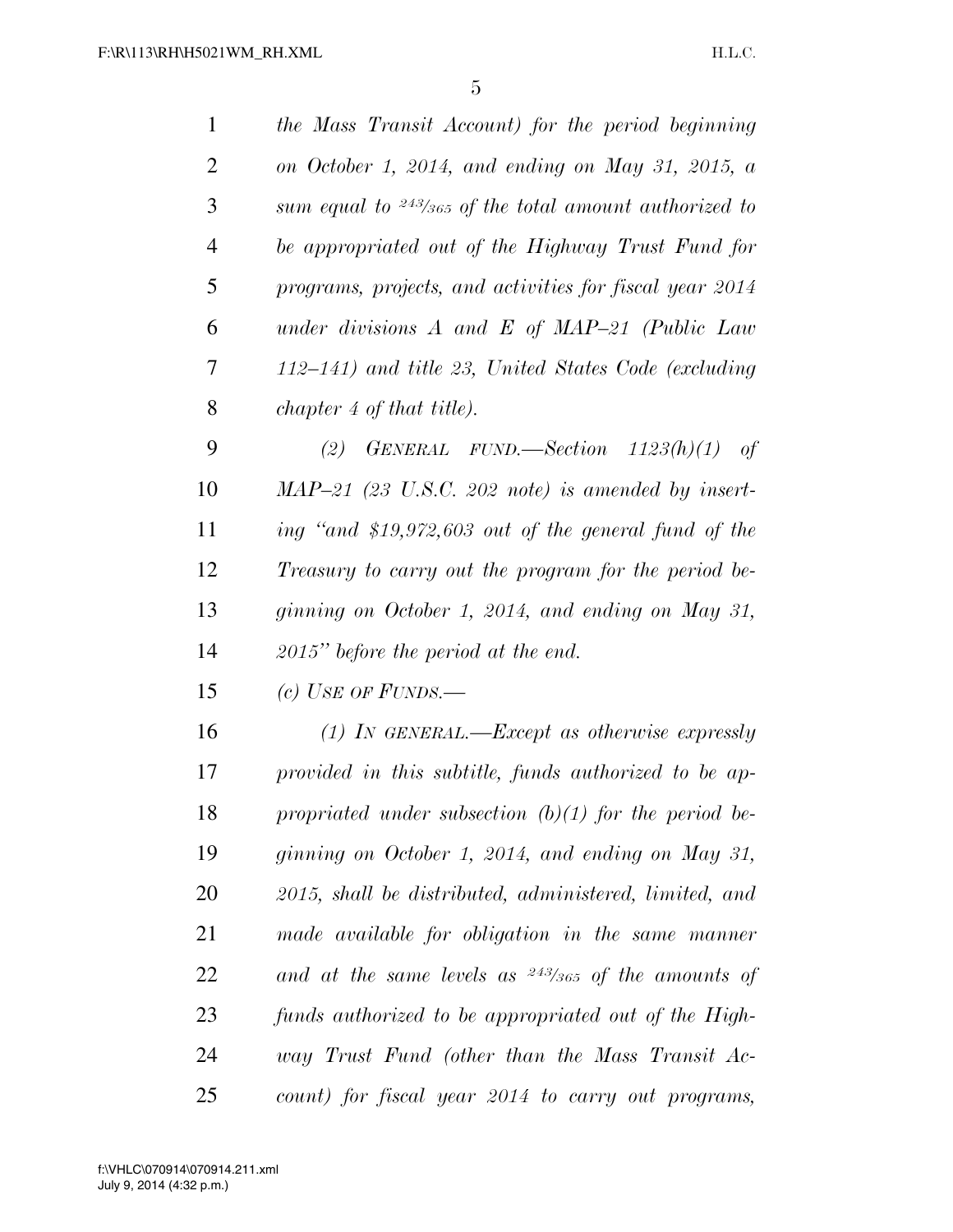| $\mathbf{1}$   | projects, activities, eligibilities, and requirements    |
|----------------|----------------------------------------------------------|
| $\overline{2}$ | $MAP-21$ (Public Law 112-141),<br><i>the</i><br>under    |
| 3              | SAFETEA-LU Technical Corrections Act of 2008             |
| $\overline{4}$ | (Public Law 110–244), SAFETEA–LU (Public Law             |
| 5              | $109-59$ , titles I and V of the Transportation Equity   |
| 6              | Act for the 21st Century (Public Law 105–178), the       |
| 7              | National Highway System Designation Act of 1995          |
| 8              | $(104 - 59)$ , titles I and VI of the Intermodal Surface |
| 9              | Transportation Act of 1991 (Public Law 102-240),         |
| 10             | and title 23, United States Code (excluding chapter 4    |
| 11             | of that title).                                          |
| 12             | (2) CONTRACT AUTHORITY.—Funds authorized to              |
| 13             | be appropriated out of the Highway Trust Fund            |
| 14             | (other than the Mass Transit Account) under this sec-    |
| 15             | tion shall be—                                           |
| 16             | $(A)$ available for obligation and shall be ad-          |
| 17             | ministered in the same manner as if such funds           |
| 18             | were apportioned under chapter 1 of title 23,            |
| 19             | United States Code; and                                  |
| 20             | (B) subject to section 1102 of MAP-21 (23)               |
| 21             | U.S.C. 104 note), as amended by this subsection.         |
| 22             | (3) OBLIGATION CEILING.—Section 1102<br>of               |
| 23             | $MAP-21$ (23 U.S.C. 104 note) is amended—                |
| 24             | $(A)$ in subsection $(a)$ —                              |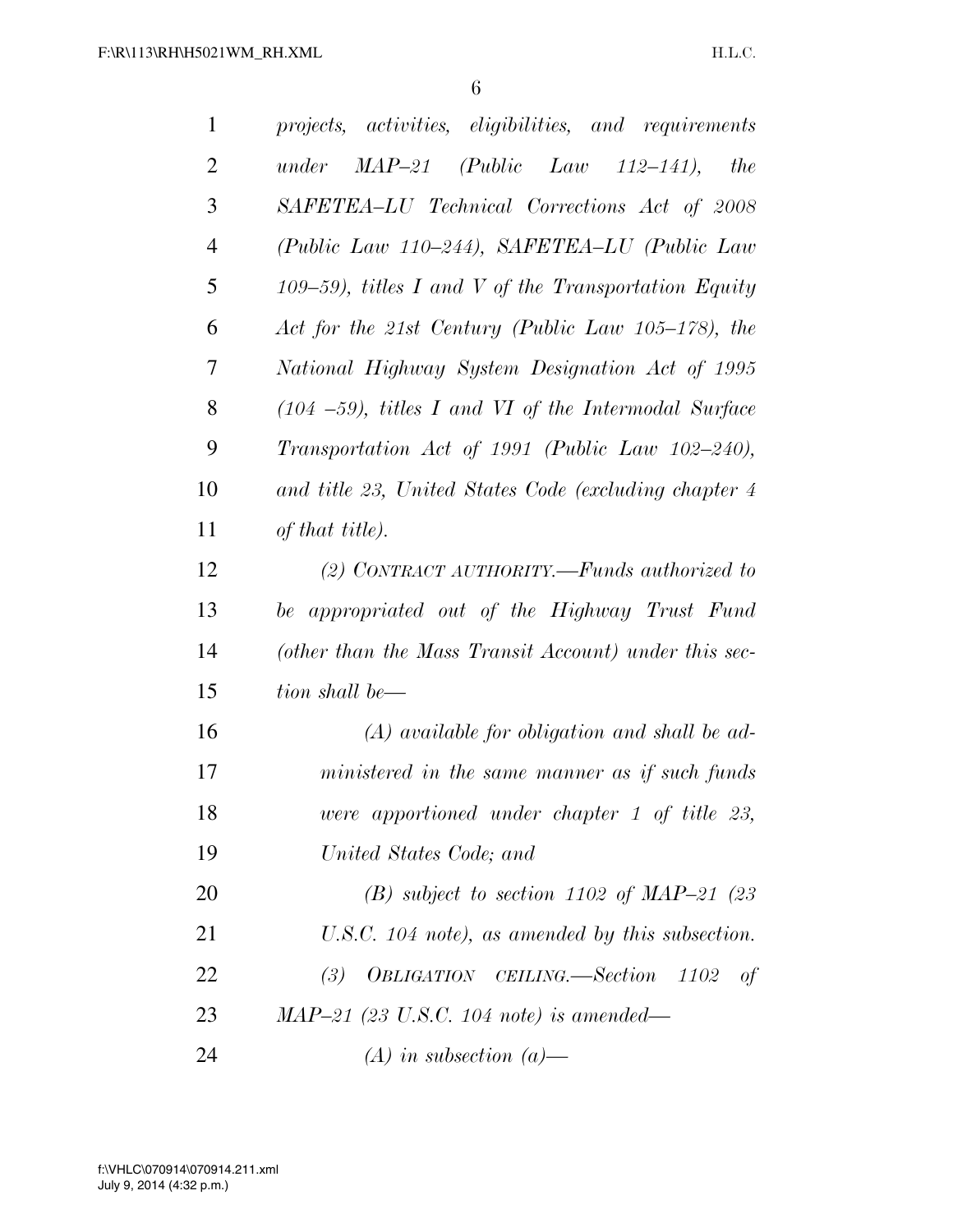| $\mathbf{1}$   | $(i)$ by striking "and" at the end of                 |
|----------------|-------------------------------------------------------|
| $\overline{2}$ | paragnah (1);                                         |
| 3              | ( <i>ii</i> ) by striking the period at the end of    |
| $\overline{4}$ | paragraph $(2)$ and inserting "; and"; and            |
| 5              | $(iii)$ by adding at the end the fol-                 |
| 6              | <i>lowing:</i>                                        |
| $\overline{7}$ | $\lq(3)$ \$26,800,569,863 for the period beginning on |
| 8              | October 1, 2014, and ending on May 31, 2015.";        |
| 9              | $(B)$ in subsection $(b)$ —                           |
| 10             | $(i)$ in paragraph $(10)$ by striking                 |
| 11             | "2011" and inserting "2012"; and                      |
| 12             | (ii) in paragraph $(12)$ by inserting ",              |
| 13             | and for the period beginning on October 1,            |
| 14             | $2014$ , and ending on May 31, 2015, only in          |
| 15             | an amount equal to $$639,000,000,$ less any           |
| 16             | reductions that would have otherwise been             |
| 17             | required for that year by section 251A of             |
| 18             | the Balanced Budget and Emergency Def-                |
| 19             | icit Control Act of 1985 $(2 \text{ U.S.C. } 901a)$ , |
| 20             | then multiplied by $243/365$ for that period"         |
| 21             | after "those fiscal years";                           |
| 22             | $(C)$ in subsection $(c)$ —                           |
| 23             | $(i)$ in the matter preceding paragraph               |
| 24             | $(1)$ by inserting "and for the period begin-         |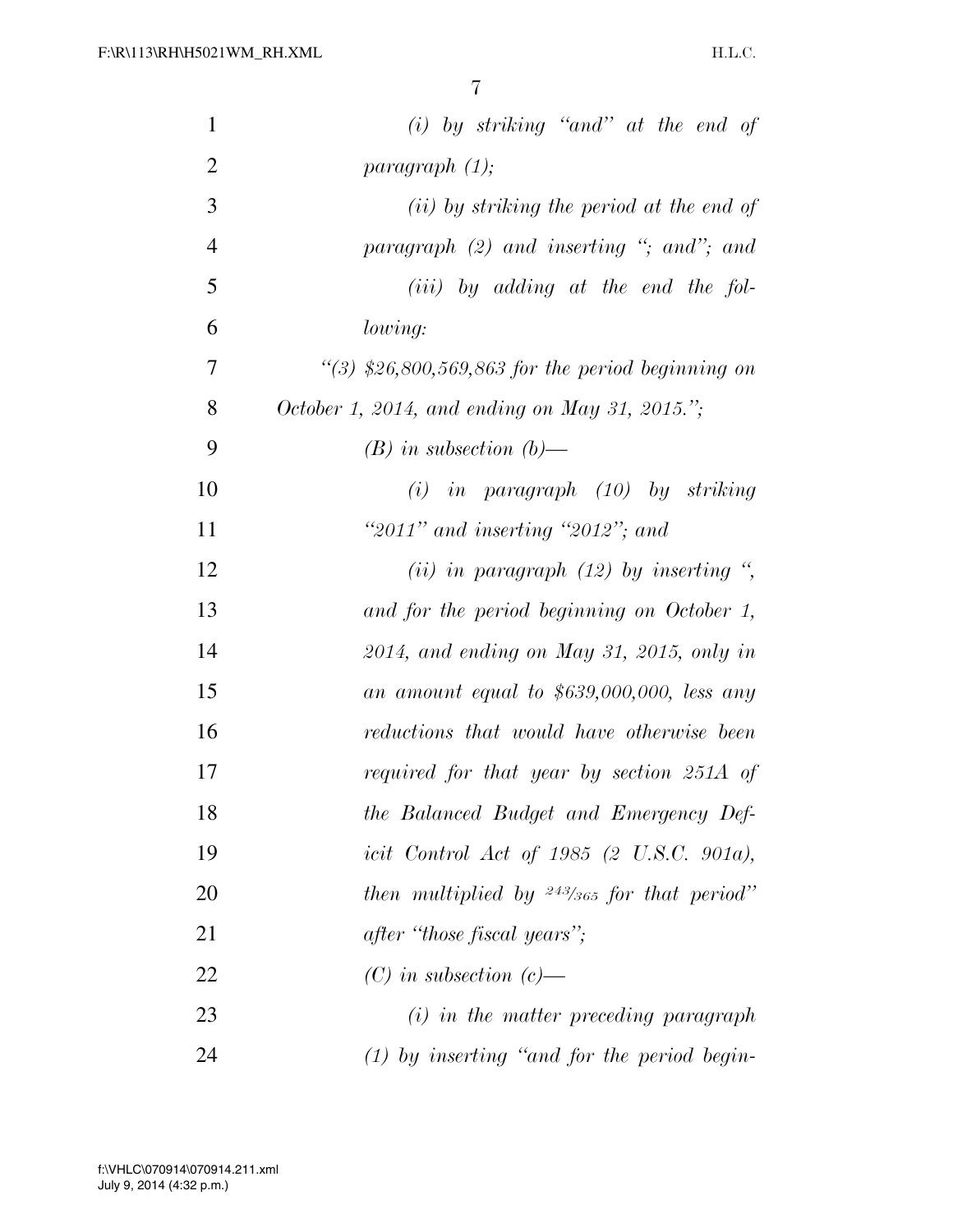| $\mathbf{1}$   | ning on October 1, 2014, and ending on               |
|----------------|------------------------------------------------------|
| $\overline{2}$ | May 31, 2015" after "2014";                          |
| 3              | (ii) by striking paragraph $(1)(A)$ and              |
| $\overline{4}$ | <i>inserting the following:</i>                      |
| 5              | $\lq (A)$ amounts provided for administrative        |
| 6              | expenses and programs; and";                         |
| 7              | $(iii)$ in paragraph $(2)$ in the matter             |
| 8              | $preceding \,subparagraph \, (A) \, by \, inserting$ |
| 9              | "or, for the period beginning on October 1,          |
| 10             | $2014$ , and ending May 31, 2015, that is            |
| 11             | equal to $243/365$ of such unobligated balance"      |
| 12             | after "unobligated balance of amounts";              |
| 13             | $(iv)$ in paragraph $(5)$ by striking "sec-          |
| 14             | tion 204" and inserting "sections 202 and            |
| 15             | $204$ "; and                                         |
| 16             | (v) by inserting "or period" after "the              |
| 17             | fiscal year" each place it appears;                  |
| 18             | $(D)$ in subsection $(d)$ in the matter pre-         |
| 19             | ceding paragraph $(1)$ by striking "2014" and in-    |
| 20             | serting " $2015$ ";                                  |
| 21             | $(E)$ in subsection $(f)$ —                          |
| 22             | $(i)$ in paragraph $(1)$ —                           |
| 23             | $(I)$ in the matter preceding sub-                   |
| 24             | paragraph (A) by inserting "and for                  |
| 25             | the period beginning on October 1,                   |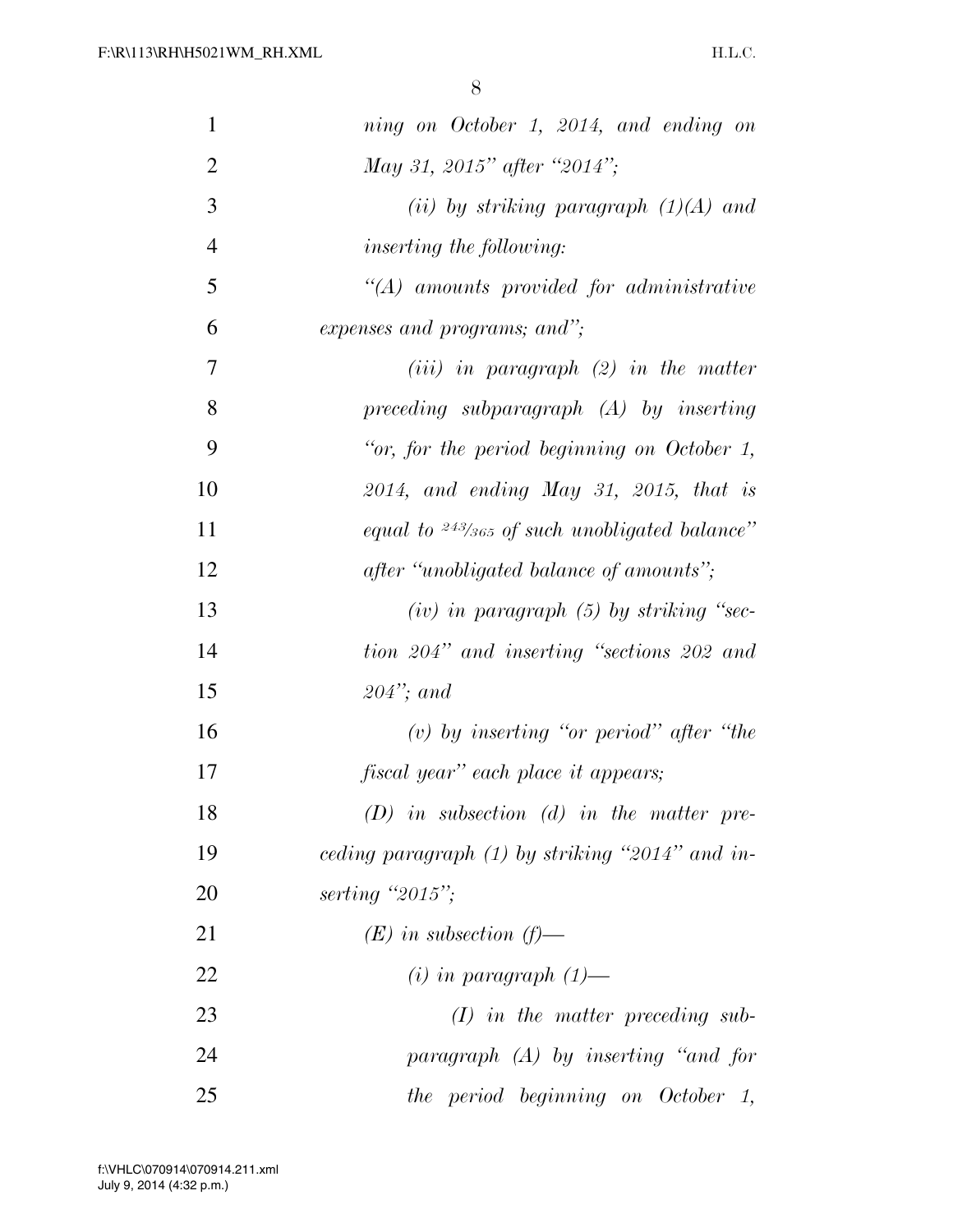$\Omega$ 

| 1              | $2014$ , and ending on May 31, 2015"                           |
|----------------|----------------------------------------------------------------|
| $\overline{2}$ | after "2014"; and                                              |
| 3              | $(II)$ in each of subparagraphs $(A)$                          |
| $\overline{4}$ | and $(B)$ by inserting "or period" after                       |
| 5              | "the fiscal year"; and                                         |
| 6              | (ii) in paragraph $(3)$ by striking "sec-                      |
| 7              | tion 133(c)" and inserting "section 133(b)".                   |
| 8              | SEC. 1002. ADMINISTRATIVE EXPENSES.                            |
| 9              | (a) AUTHORIZATION OF CONTRACT AUTHORITY.-Not-                  |
| 10             | withstanding any other provision of this Act or any other      |
| 11             | law, there is authorized to be appropriated from the High-     |
|                | 12 way Trust Fund (other than the Mass Transit Account),       |
|                | 13 from amounts provided under section 1001, for administra-   |
| 14             | tive expenses of the Federal-aid highway program               |
|                | 15 $$292,931,507$ for the period beginning on October 1, 2014, |
| 16             | and ending on May 31, 2015.                                    |
| 17             | (b) CONTRACT AUTHORITY.—Funds authorized to be                 |
| 18             | appropriated by this section shall be—                         |
| 19             | $(1)$ available for obligation, and shall be admin-            |
| 20             | istered, in the same manner as if such funds were ap-          |
| 21             | portioned under chapter 1 of title 23, United States           |
|                |                                                                |

 *Code, except that such funds shall remain available until expended; and* 

 *(2) subject to the limitation on obligations for Federal-aid highways and highway safety construc-*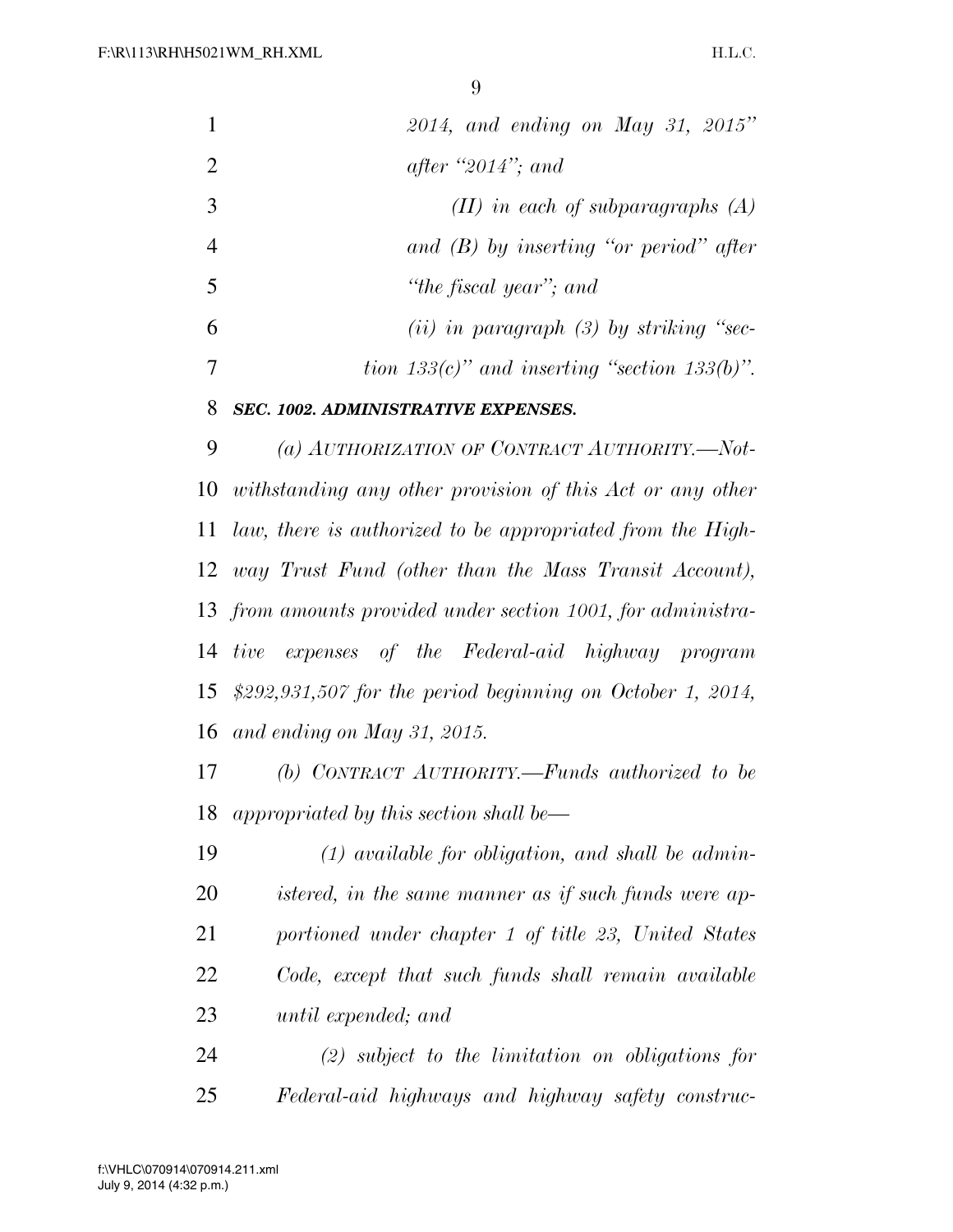| $\mathbf{1}$   | tion programs for the period beginning on October 1,                |
|----------------|---------------------------------------------------------------------|
| $\overline{2}$ | $2014$ , and ending on May 31, 2015, specified in sec-              |
| 3              | tion $1102$ of $MAP-21$ $(23 \text{ U.S.C. } 104 \text{ note}),$ as |
| $\overline{4}$ | amended by this subtitle.                                           |
| 5              | <b>Subtitle B—Extension of Highway</b>                              |
| 6              | <b>Safety Programs</b>                                              |
| 7              | SEC. 1101. EXTENSION OF NATIONAL HIGHWAY TRAFFIC                    |
| 8              | SAFETY ADMINISTRATION HIGHWAY SAFETY                                |
| 9              | <b>PROGRAMS.</b>                                                    |
| 10             | (a) EXTENSION OF PROGRAMS.—                                         |
| 11             | (1) HIGHWAY SAFETY PROGRAMS.—Section                                |
| 12             | $31101(a)(1)$ of MAP-21 (126 Stat. 733) is amend-                   |
| 13             | $ed$ —                                                              |
| 14             | $(A)$ in subparagraph $(A)$ by striking "and"                       |
| 15             | at the end;                                                         |
| 16             | $(B)$ in subparagraph $(B)$ by striking the pe-                     |
| 17             | riod at the end and inserting "; and"; and                          |
| 18             | $(C)$ by adding at the end the following:                           |
| 19             | "(C) $$156,452,055$ for the period beginning                        |
| 20             | on October 1, 2014, and ending on May 31,                           |
| 21             | 2015."                                                              |
| 22             | (2) HIGHWAY SAFETY RESEARCH AND DEVELOP-                            |
| 23             | MENT.—Section 31101(a)(2) of MAP-21 (126 Stat.                      |
| 24             | $733)$ is amended—                                                  |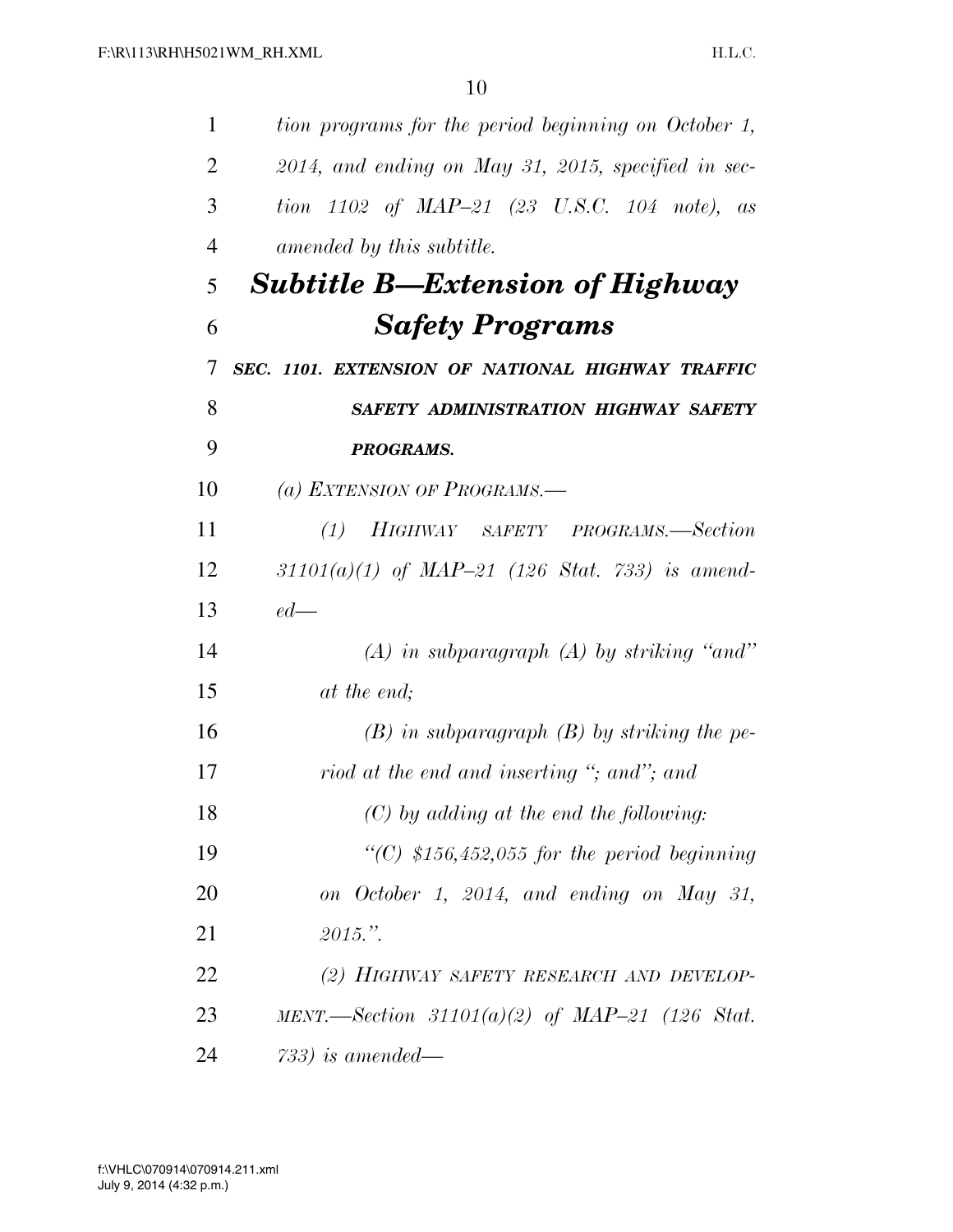| $\mathbf{1}$   | $(A)$ in subparagraph $(A)$ by striking "and"     |
|----------------|---------------------------------------------------|
| $\overline{2}$ | at the end;                                       |
| 3              | $(B)$ in subparagraph $(B)$ by striking the pe-   |
| $\overline{4}$ | riod at the end and inserting "; and"; and        |
| 5              | $(C)$ by adding at the end the following:         |
| 6              | "(C) $$75,563,014$ for the period beginning       |
| 7              | on October 1, 2014, and ending on May 31,         |
| 8              | 2015."                                            |
| 9              | (3) NATIONAL PRIORITY SAFETY PROGRAMS.-           |
| 10             | Section 31101(a)(3) of MAP-21 (126 Stat. 733) is  |
| 11             | $amended -$                                       |
| 12             | $(A)$ in subparagraph $(A)$ by striking "and"     |
| 13             | at the end;                                       |
| 14             | $(B)$ in subparagraph $(B)$ by striking the pe-   |
| 15             | riod at the end and inserting "; and"; and        |
| 16             | $(C)$ by adding at the end the following:         |
| 17             | "(C) $$181,084,932$ for the period beginning      |
| 18             | on October 1, 2014, and ending on May 31,         |
| 19             | 2015."                                            |
| 20             | (4) NATIONAL DRIVER REGISTER.—Section             |
| 21             | $31101(a)(4)$ of MAP-21 (126 Stat. 733) is amend- |
| 22             | $ed$ —                                            |
| 23             | $(A)$ in subparagraph $(A)$ by striking "and"     |
| 24             | at the end;                                       |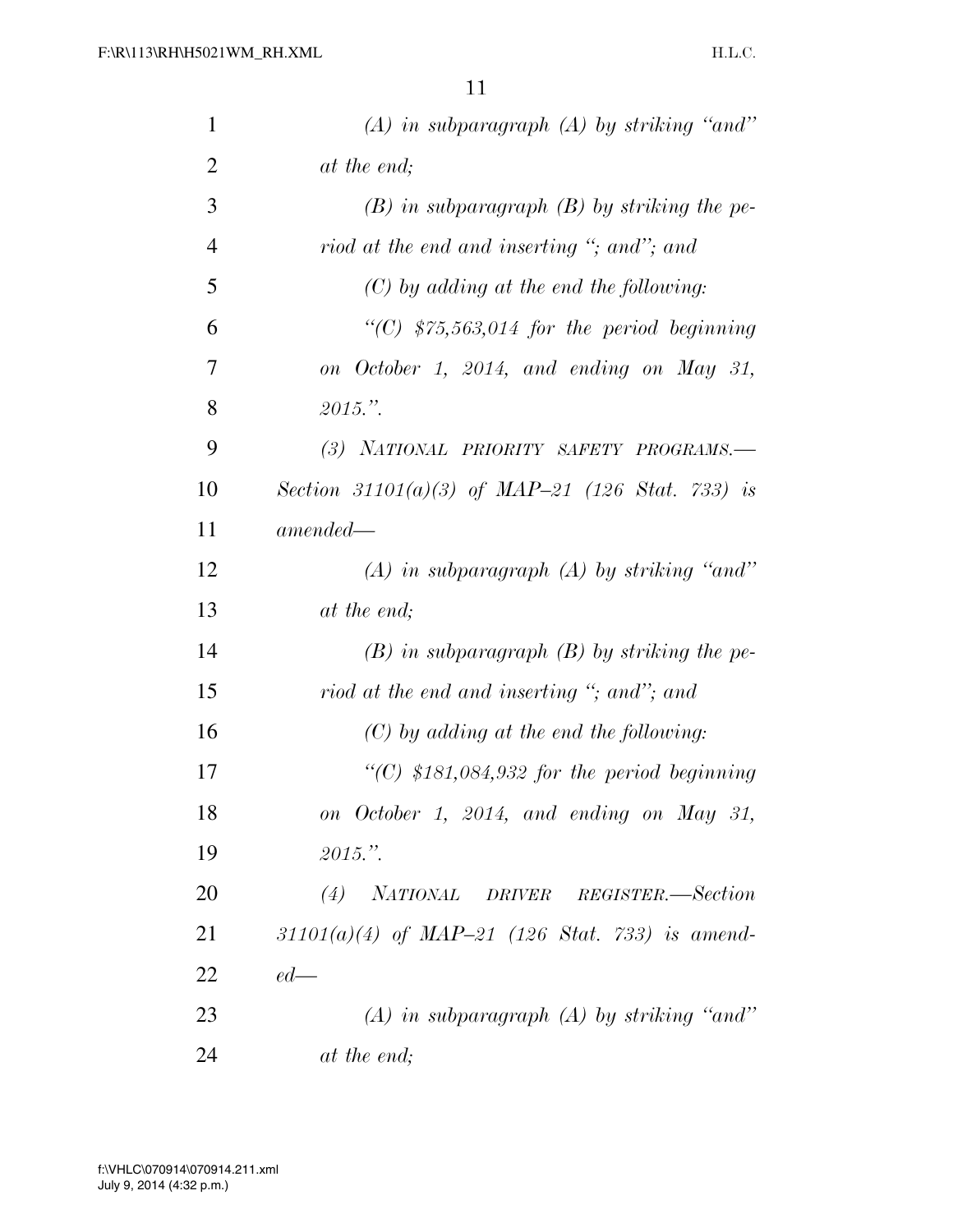| 1              | $(B)$ in subparagraph $(B)$ by striking the pe-       |
|----------------|-------------------------------------------------------|
| $\overline{2}$ | riod at the end and inserting "; and"; and            |
| 3              | $(C)$ by adding at the end the following:             |
| $\overline{4}$ | "(C) \$3,328,767 for the period beginning on          |
| 5              | October 1, 2014, and ending on May 31, 2015.".        |
| 6              | (5) HIGH VISIBILITY ENFORCEMENT PROGRAM.-             |
| 7              | (A)<br>AUTHORIZATION OF<br>APPROPRIA-                 |
| 8              | TIONS.—Section 31101(a)(5) of MAP-21 (126             |
| 9              | Stat. 733) is amended—                                |
| 10             | $(i)$ in subparagraph $(A)$ by striking               |
| 11             | "and" at the end;                                     |
| 12             | $(ii)$ in subparagraph $(B)$ by striking              |
| 13             | the period at the end and inserting "; and";          |
| 14             | and                                                   |
| 15             | $(iii)$ by adding at the end the fol-                 |
| 16             | <i>lowing:</i>                                        |
| 17             | $\lq$ (C) \$19,306,849 for the period beginning       |
| 18             | on October 1, 2014, and ending on May 31,             |
| 19             | 2015."                                                |
| 20             | (B) LAW ENFORCEMENT CAMPAIGNS.-Sec-                   |
| 21             | tion 2009(a) of SAFETEA-LU $(23 \text{ U.S.C. } 402)$ |
| 22             | note) is amended by inserting "and in the period      |
| 23             | beginning on October 1, 2014, and ending on           |
| 24             | May 31, 2015," after "fiscal years 2013 and           |
| 25             | $2014$ " each place it appears.                       |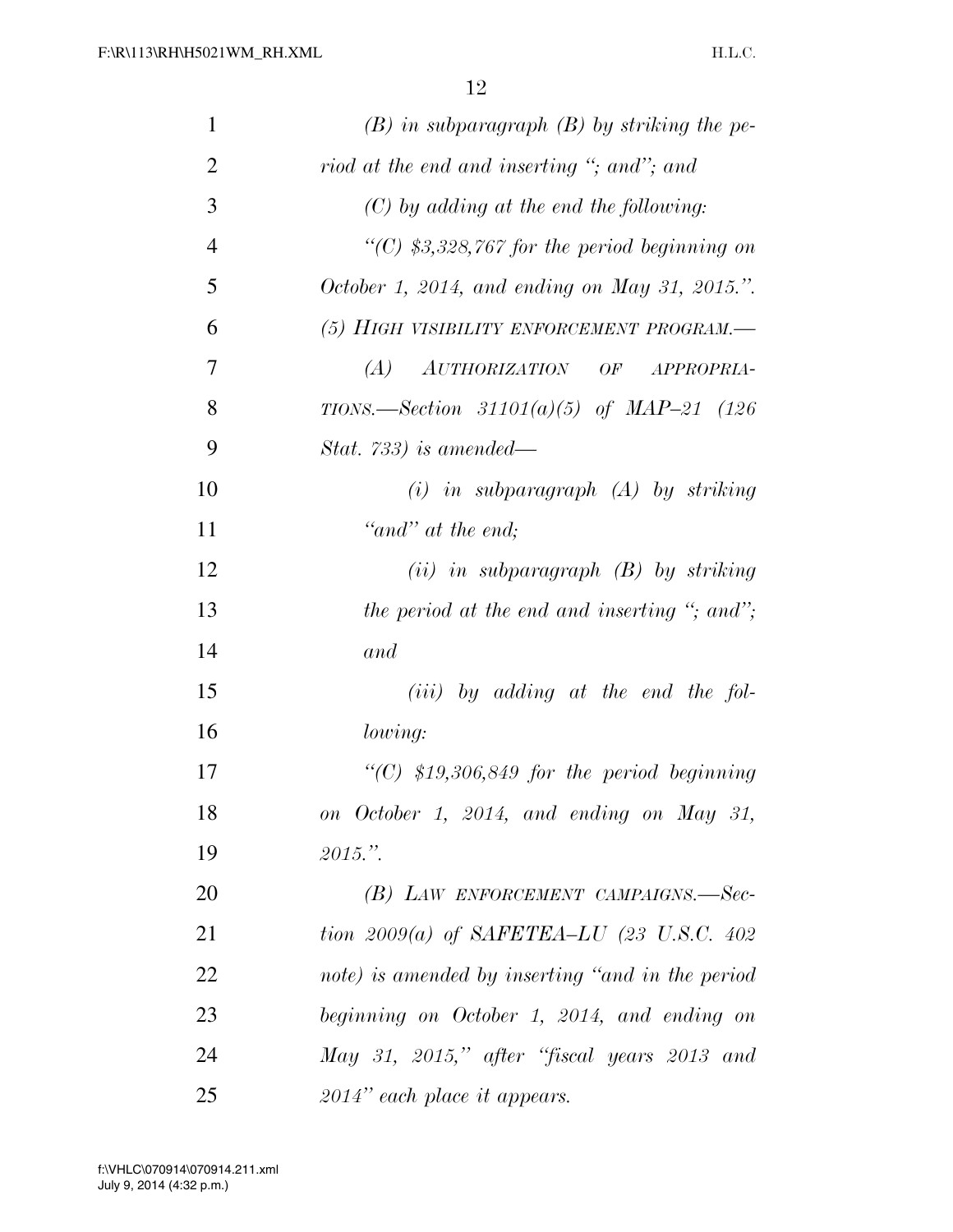| $\mathbf{1}$   | (6)<br>ADMINISTRATIVE<br>EXPENSES.—Section                   |
|----------------|--------------------------------------------------------------|
| $\overline{2}$ | $31101(a)(6)$ of MAP-21 (126 Stat. 733) is amend-            |
| 3              | $ed$ —                                                       |
| $\overline{4}$ | $(A)$ in subparagraph $(A)$ by striking "and"                |
| 5              | at the end;                                                  |
| 6              | $(B)$ in subparagraph $(B)$ by striking the pe-              |
| 7              | riod at the end and inserting "; and"; and                   |
| 8              | $(C)$ by adding at the end the following:                    |
| 9              | "(C) $$16,976,712$ for the period beginning                  |
| 10             | on October 1, 2014, and ending on May 31,                    |
| 11             | 2015."                                                       |
| 12             | (b) COOPERATIVE RESEARCH AND EVALUATION.—Sec-                |
| 13             | tion $403(f)(1)$ of title 23, United States Code, is amended |
| 14             | by inserting "ending before October 1, 2014, and \$1,664,384 |
| 15             | of the total amount available for apportionment to the       |
| 16             | States for highway safety programs under section $402(c)$    |
| 17             | in the period beginning on October 1, 2014, and ending       |
| 18             | on May 31, 2015," after "each fiscal year".                  |
| 19             | (c) APPLICABILITY OF TITLE 23.—Section 31101(c) of           |
| 20             | MAP-21 (126 Stat. 733) is amended by inserting "and for      |
| 21             | the period beginning on October 1, 2014, and ending on       |
| 22             | May 31, 2015," after "fiscal years 2013 and 2014".           |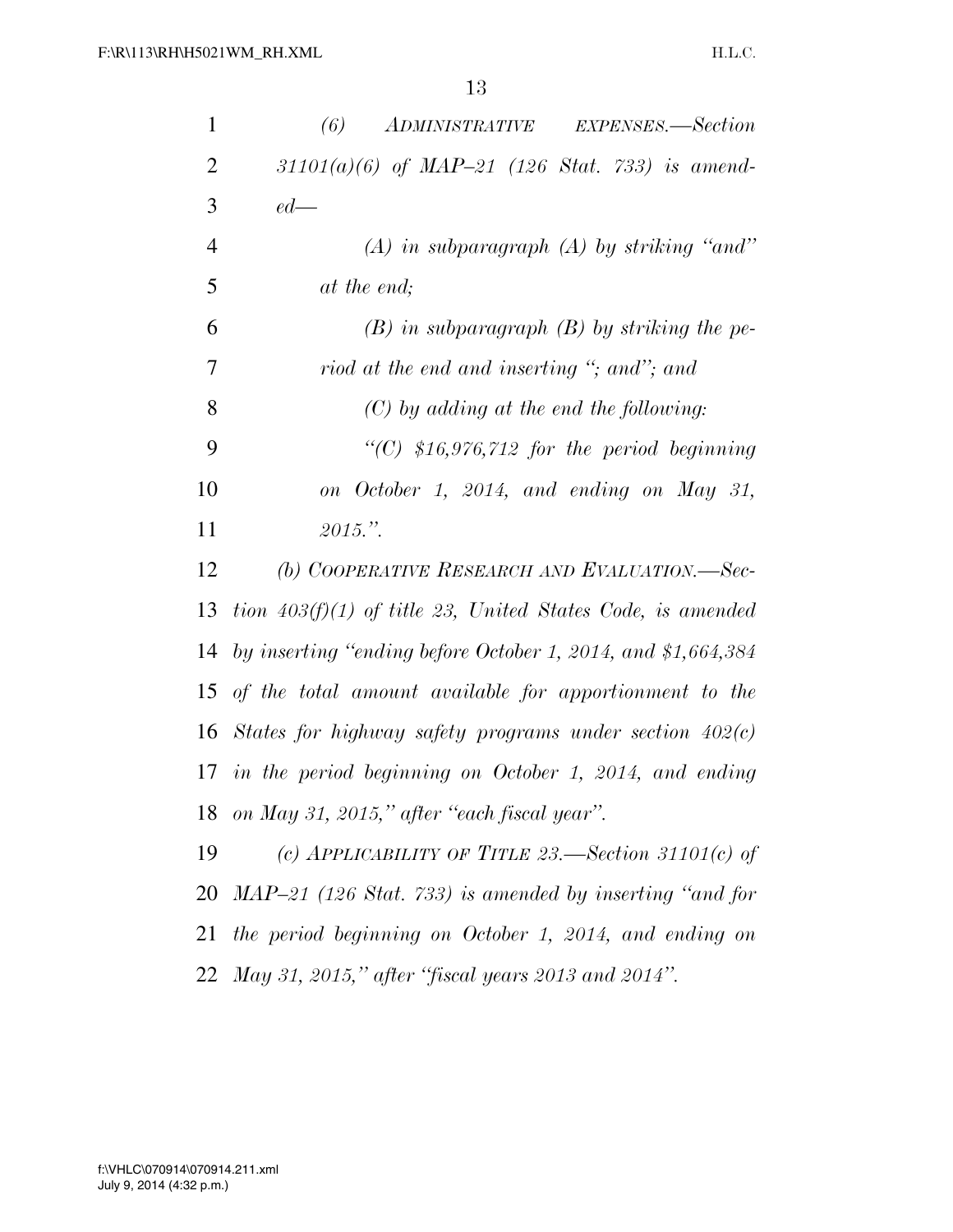| 1              | SEC. 1102. EXTENSION OF FEDERAL MOTOR CARRIER SAFE-                 |
|----------------|---------------------------------------------------------------------|
| $\overline{2}$ | TY ADMINISTRATION PROGRAMS.                                         |
| 3              | MOTOR CARRIER SAFETY GRANTS.-Section<br>$\left( a\right)$           |
| 4              | $31104(a)$ of title 49, United States Code, is amended—             |
| 5              | $(1)$ by striking "and" at the end of paragraph                     |
| 6              | (8);                                                                |
| 7              | $(2)$ by striking the period at the end of para-                    |
| 8              | graph $(9)$ and inserting "; and"; and                              |
| 9              | $(3)$ by adding at the end the following:                           |
| 10             | $\lq(10)$ \$145,134,247 for the period beginning on                 |
| 11             | October 1, 2014, and ending on May 31, 2015.".                      |
| 12             | (b) ADMINISTRATIVE EXPENSES.—Section 31104 $(i)(1)$                 |
| 13             | of title 49, United States Code, is amended—                        |
| 14             | $(1)$ by striking "and" at the end of subpara-                      |
| 15             | graph $(H);$                                                        |
| 16             | $(2)$ by striking the period at the end of subpara-                 |
| 17             | graph $(I)$ and inserting "; and"; and                              |
| 18             | $(3)$ by adding at the end the following:                           |
| 19             | "(J) $$172,430,137$ for the period beginning                        |
| 20             | on October 1, 2014, and ending on May 31,                           |
| 21             | 2015."                                                              |
| 22             | (c) GRANT PROGRAMS.—                                                |
| 23             | (1) COMMERCIAL DRIVER'S LICENSE PROGRAM                             |
| 24             | $IMPROVEMENT \quad GRANTS. \text{—Section} \quad 4101(c)(1)$<br>-of |
| 25             | SAFETEA-LU (119 Stat. 1715) is amended by in-                       |
| 26             | serting before the period at the end the following:                 |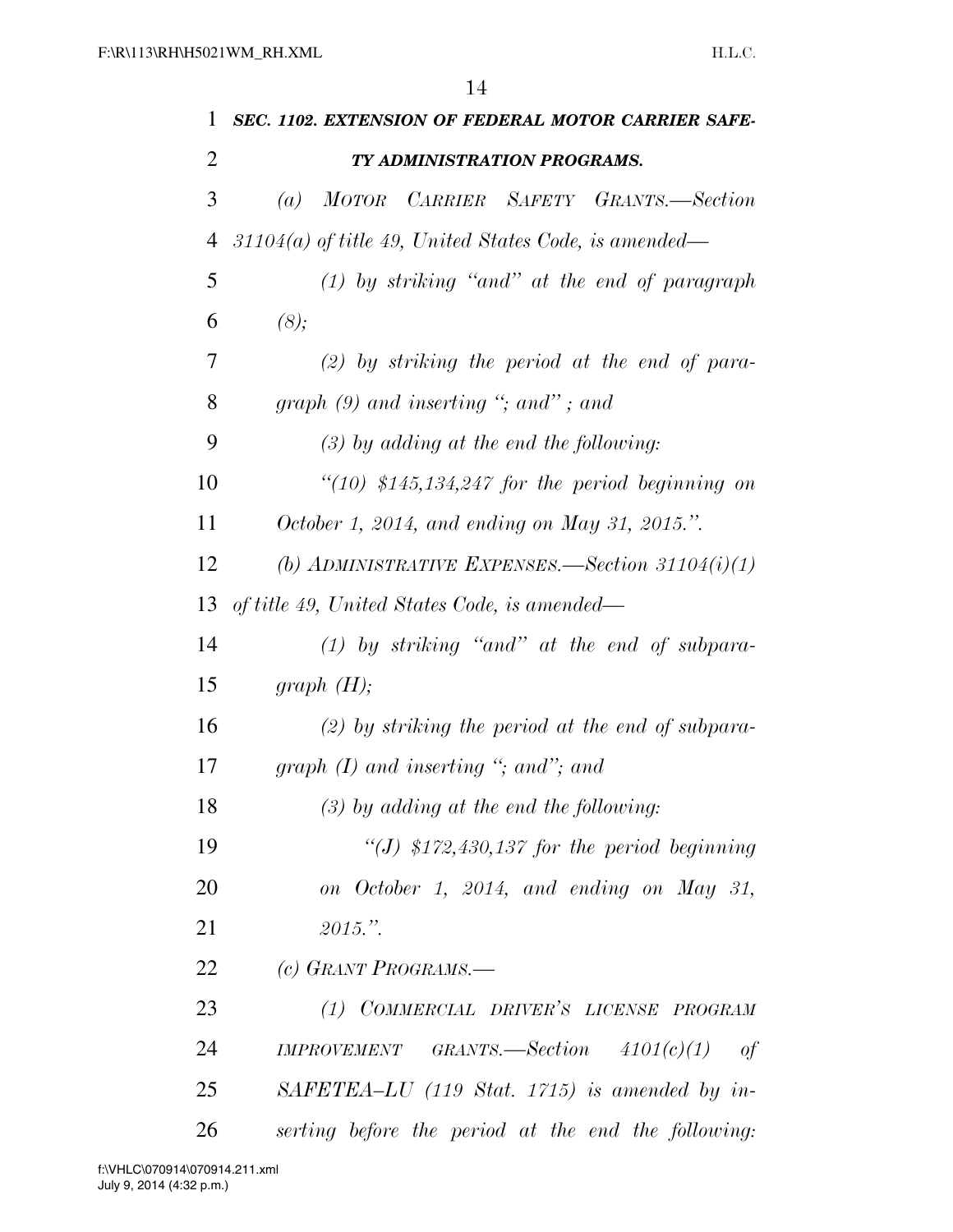| 1              | "and \$19,972,603 for the period beginning on October  |
|----------------|--------------------------------------------------------|
| $\overline{2}$ | 1, 2014, and ending on May 31, 2015".                  |
| 3              | (2) BORDER ENFORCEMENT GRANTS.-Section                 |
| 4              | $4101(c)(2)$ of SAFETEA-LU (119 Stat. 1715) is         |
| 5              | amended by inserting before the period at the end the  |
| 6              | following: "and \$21,304,110 for the period beginning  |
| 7              | on October 1, 2014, and ending on May 31, 2015".       |
| 8              | (3) PERFORMANCE AND REGISTRATION INFORMA-              |
| 9              | TION SYSTEM MANAGEMENT GRANT PROGRAM.-Sec-             |
| 10             | tion $4101(c)(3)$ of SAFETEA-LU (119 Stat. 1715) is    |
| 11             | amended by inserting before the period at the end the  |
| 12             | following: "and \$3,328,767 for the period beginning   |
| 13             | on October 1, 2014, and ending on May 31, 2015".       |
| 14             | (4) COMMERCIAL VEHICLE INFORMATION SYS-                |
| 15             | TEMS AND NETWORKS DEPLOYMENT PROGRAM.-Sec-             |
| 16             | tion $4101(c)(4)$ of SAFETEA-LU (119 Stat. 1715) is    |
| 17             | amended by inserting before the period at the end the  |
| 18             | following: "and $$16,643,836$ for the period beginning |
| 19             | on October 1, 2014, and ending on May 31, 2015".       |
| 20             | (5) SAFETY DATA IMPROVEMENT GRANTS.-Sec-               |
| 21             | tion 4101(c)(5) of SAFETEA–LU (119 Stat. 1715) is      |
| 22             | amended by inserting before the period at the end the  |
| 23             | following: "and \$1,997,260 for the period beginning   |
| 24             | on October 1, 2014, and ending on May 31, 2015".       |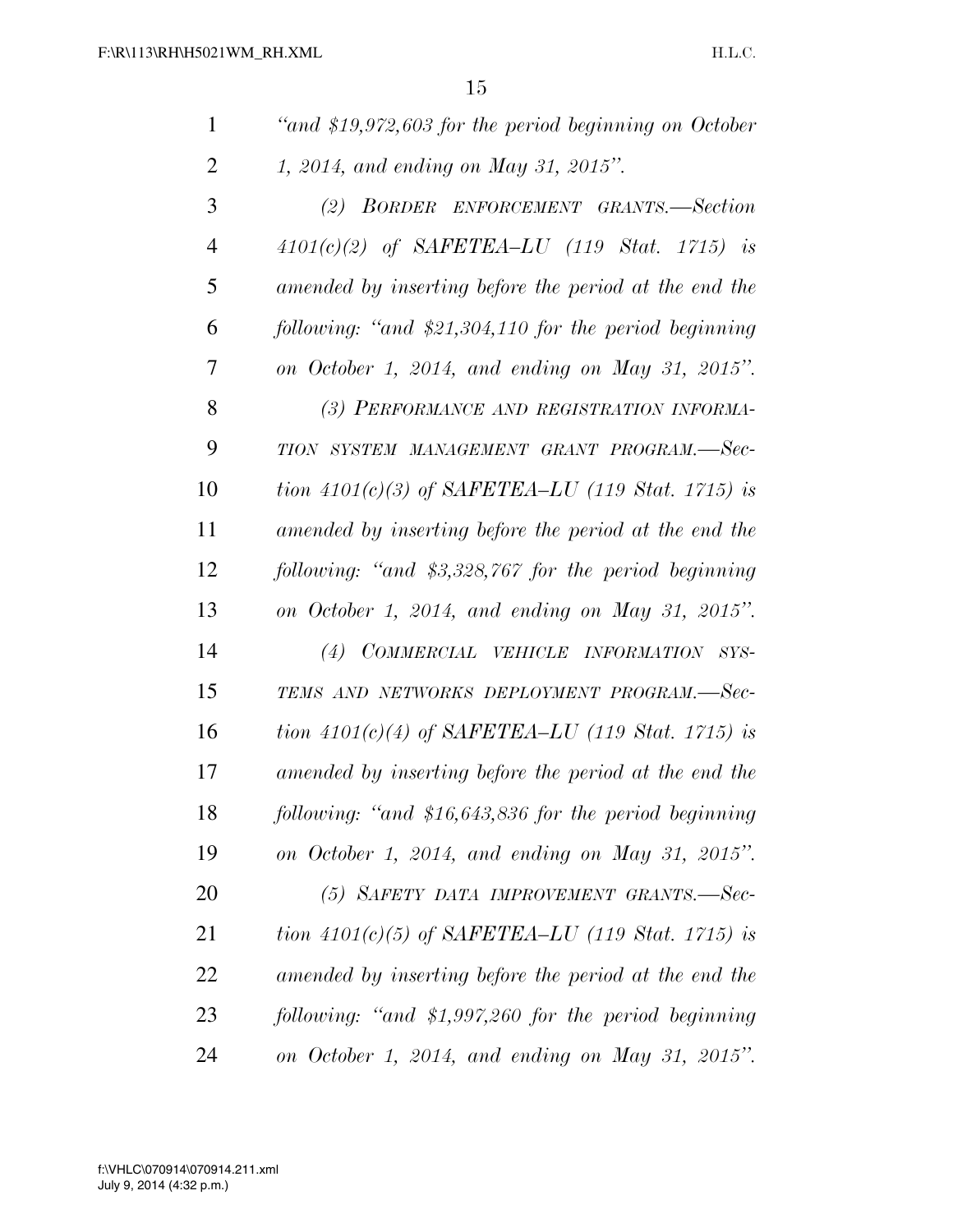*(d) HIGH-PRIORITY ACTIVITIES.—Section 31104(k)(2) of title 49, United States Code, is amended by inserting ''and up to \$9,986,301 for the period beginning on October 1, 2014, and ending on May 31, 2015,'' after ''2014''.* 

 *(e) NEW ENTRANT AUDITS.—Section 31144(g)(5)(B) of title 49, United States Code, is amended by inserting ''and up to \$21,304,110 for the period beginning on October 1, 2014, and ending on May 31, 2015,'' after ''per fiscal year''.* 

 *(f) OUTREACH AND EDUCATION.—Section 4127(e) of SAFETEA–LU (119 Stat. 1741) is amended by inserting ''and \$2,663,014 to the Federal Motor Carrier Safety Ad- ministration for the period beginning on October 1, 2014, and ending on May 31, 2015,'' after ''2014''.* 

 *(g) GRANT PROGRAM FOR COMMERCIAL MOTOR VEHI- CLE OPERATORS.—Section 4134(c) of SAFETEA–LU (49 U.S.C. 31301 note) is amended by inserting ''and \$665,753 for the period beginning on October 1, 2014, and ending on May 31, 2015,'' after ''2014''.* 

 *SEC. 1103. DINGELL-JOHNSON SPORT FISH RESTORATION ACT.* 

 *Section 4 of the Dingell-Johnson Sport Fish Restora-tion Act (16 U.S.C. 777c) is amended—* 

 *(1) in subsection (a) in the matter preceding paragraph (1) by inserting ''and for the period begin-*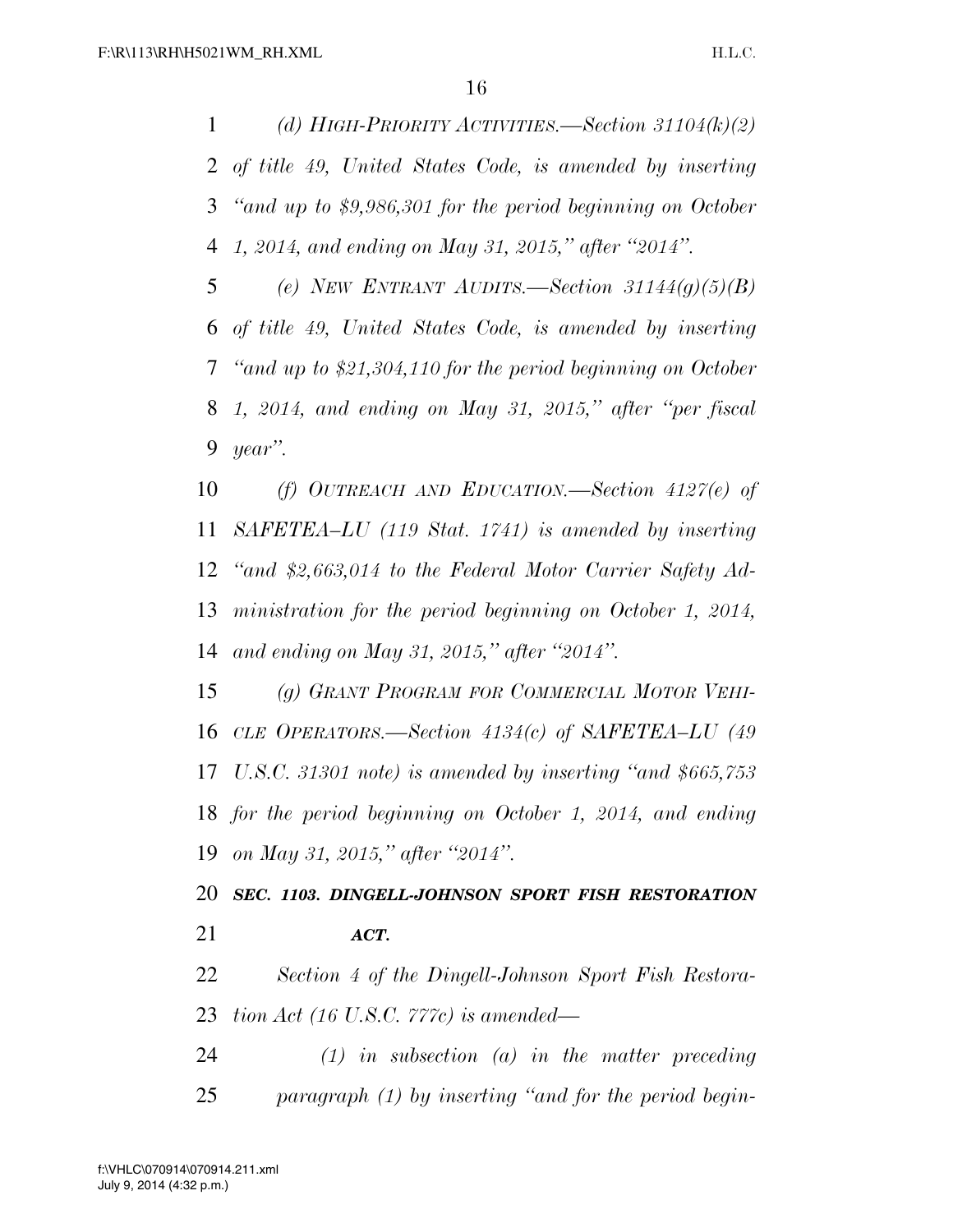| $\mathbf{1}$   | ning on October 1, 2014, and ending on May 31,          |
|----------------|---------------------------------------------------------|
| $\overline{2}$ | 2015" after "2014"; and                                 |
| 3              | (2) in subsection (b)(1)(A) by striking "for each"      |
| $\overline{4}$ | and all that follows before "the Secretary of the Inte- |
| 5              | rior" and inserting "for each fiscal year ending before |
| 6              | October 1, 2014, and for the period beginning on Oc-    |
| 7              | tober 1, 2014, and ending on May 31, 2015,".            |
| 8              | <b>Subtitle C-Public Transportation</b>                 |
| 9              | Programs                                                |
| 10             | SEC. 1201. FORMULA GRANTS FOR RURAL AREAS.              |
| 11             | Section 5311(c)(1) of title 49, United States Code, is  |
| 12             | $amended-$                                              |
| 13             | $(1)$ in subparagraph $(A)$ by inserting "for each      |
| 14             | fiscal year ending before October 1, 2014, and          |
| 15             | $$3,328,767$ for the period beginning on October 1,     |
| 16             | $2014$ , and ending on May 31, 2015," before "shall be  |
| 17             | distributed"; and                                       |
| 18             | $(2)$ in subparagraph $(B)$ by inserting "for each      |
| 19             | fiscal year ending before October 1, 2014, and          |
| 20             | \$16,643,836 for the period beginning on October 1,     |
| 21             | $2014$ , and ending on May 31, 2015," before "shall be  |
| 22             | apportioned".                                           |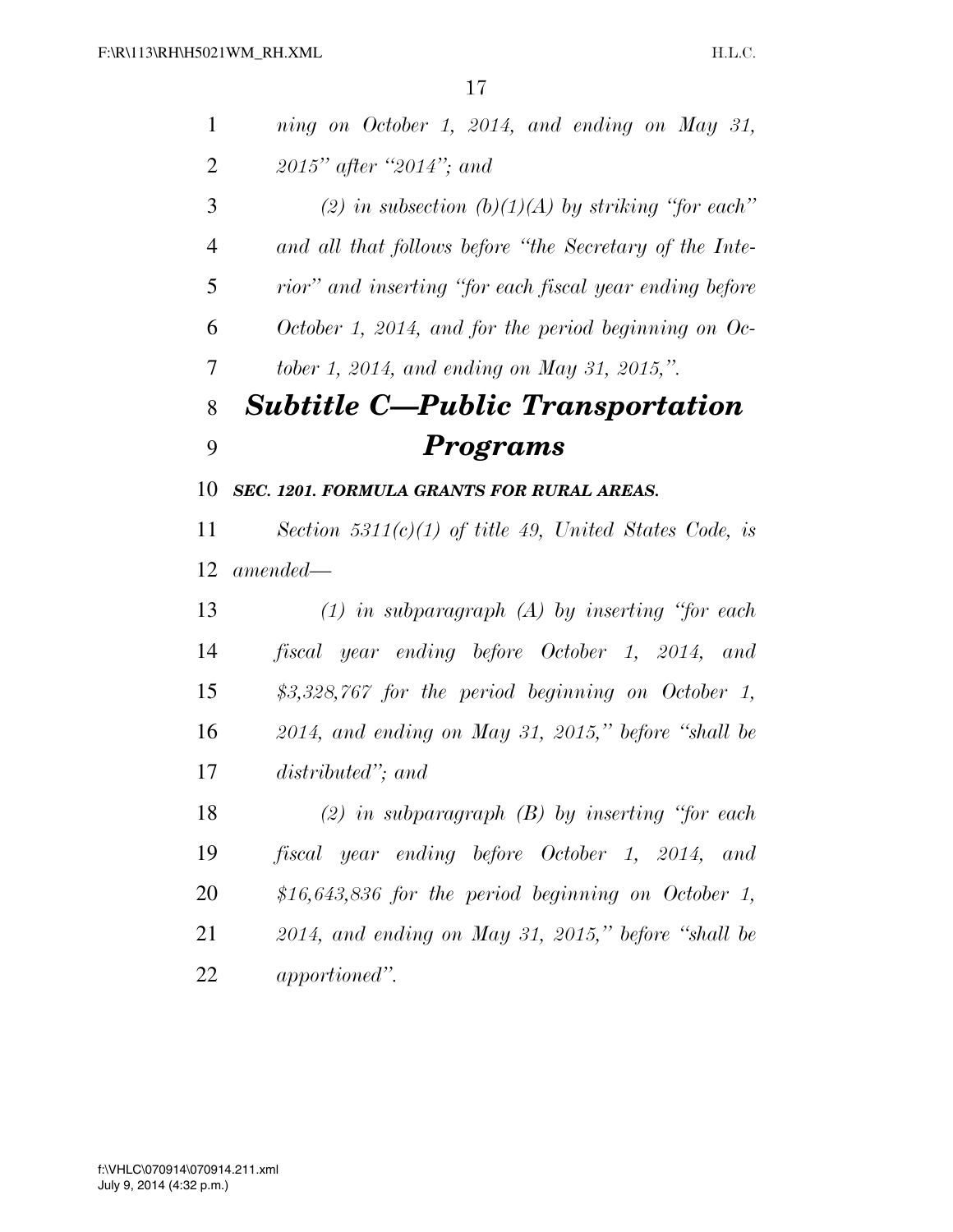| $\mathbf{1}$   | SEC. 1202. APPORTIONMENT OF APPROPRIATIONS FOR                |  |  |
|----------------|---------------------------------------------------------------|--|--|
| $\overline{2}$ | <b>FORMULA GRANTS.</b>                                        |  |  |
| 3              | Section 5336(h)(1) of title 49, United States Code, is        |  |  |
| 4              | amended by inserting "for each fiscal year ending before      |  |  |
|                | 5 October 1, 2014, and $$19,972,603$ for the period beginning |  |  |
| 6              | on October 1, 2014, and ending on May 31, 2015," before       |  |  |
| $\tau$         | "shall be set aside".                                         |  |  |
| 8              | SEC. 1203. AUTHORIZATIONS FOR PUBLIC TRANSPOR-                |  |  |
| 9              | <b>TATION.</b>                                                |  |  |
| 10             | (a) FORMULA GRANTS.—Section 5338(a) of title 49,              |  |  |
| 11             | United States Code, is amended—                               |  |  |
| 12             | $(1)$ in paragraph $(1)$ by striking "and                     |  |  |
| 13             | $$8,595,000,000$ for fiscal year 2014" and inserting ",       |  |  |
| 14             | $$8,595,000,000$ for fiscal year 2014, and                    |  |  |
| 15             | $$5,722,150,685$ for the period beginning on October 1,       |  |  |
| 16             | 2014, and ending on May 31, 2015";                            |  |  |
| 17             | $(2)$ in paragraph $(2)$ —                                    |  |  |
| 18             | $(A)$ in subparagraph $(A)$ by striking "and                  |  |  |
| 19             | $$128,800,000$ for fiscal year 2014" and inserting            |  |  |
| 20             | $\lq,$<br>\$128,800,000 for fiscal year 2014, and             |  |  |
| 21             | $$85,749,041$ for the period beginning on October             |  |  |
| 22             | 1, 2014, and ending on May 31, 2015,";                        |  |  |
| 23             | $(B)$ in subparagraph $(B)$ by inserting "and"                |  |  |
| 24             | $$6,657,534$ for the period beginning on October              |  |  |
| 25             | 1, 2014, and ending on May 31, 2015," after                   |  |  |
| 26             | " $2014$ ";                                                   |  |  |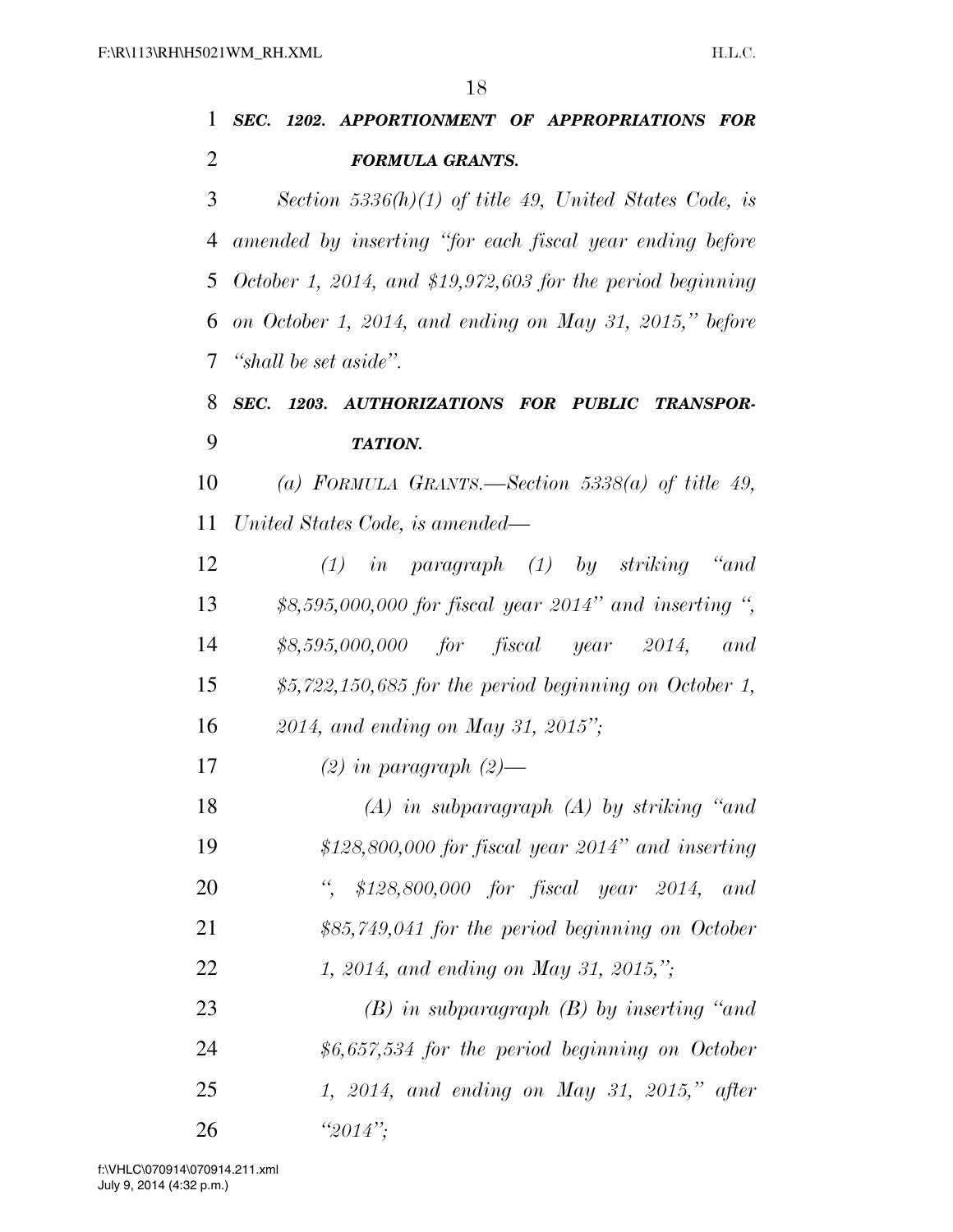| $\mathbf{1}$   | $(C)$ in subparagraph $(C)$ by striking "and                    |
|----------------|-----------------------------------------------------------------|
| $\overline{2}$ | \$4,458,650,000 for fiscal year 2014" and insert-               |
| 3              | ing ", \$4,458,650,000 for fiscal year 2014, and                |
| $\overline{4}$ | \$2,968,361,507 for the period beginning on Octo-               |
| 5              | ber 1, 2014, and ending on May 31, 2015,";                      |
| 6              | $(D)$ in subparagraph $(D)$ by striking "and                    |
| 7              | $$258,300,000$ for fiscal year $2014"$ and inserting            |
| 8              | $\frac{a}{\sqrt{2}}$<br>\$258,300,000 for fiscal year 2014, and |
| 9              | $$171,964,110$ for the period beginning on October              |
| 10             | 1, 2014, and ending on May 31, 2015,";                          |
| 11             | $(E)$ in subparagraph $(E)$ —                                   |
| 12             | (i) by striking "and $$607,800,000$ for                         |
| 13             | $\frac{a}{2}$<br>fiscal year 2014" and inserting                |
| 14             | \$607,800,000 for fiscal year 2014, and                         |
| 15             | $$404,644,932$ for the period beginning on                      |
| 16             | October 1, 2014, and ending on May 31,                          |
| 17             | $2015,$ ";                                                      |
| 18             | $(ii)$ by striking "and \$30,000,000 for                        |
| 19             | fiscal year 2014" and inserting ",                              |
| 20             | $$30,000,000$ for fiscal year 2014, and                         |
| 21             | \$19,972,603 for the period beginning on Oc-                    |
| 22             | tober 1, 2014, and ending on May 31,                            |
| 23             | $2015$ ,"; and                                                  |
| 24             | $(iii)$ by striking "and \$20,000,000 for                       |
| 25             | $f is cal \ year \ 2014" \ and \ inserting "$                   |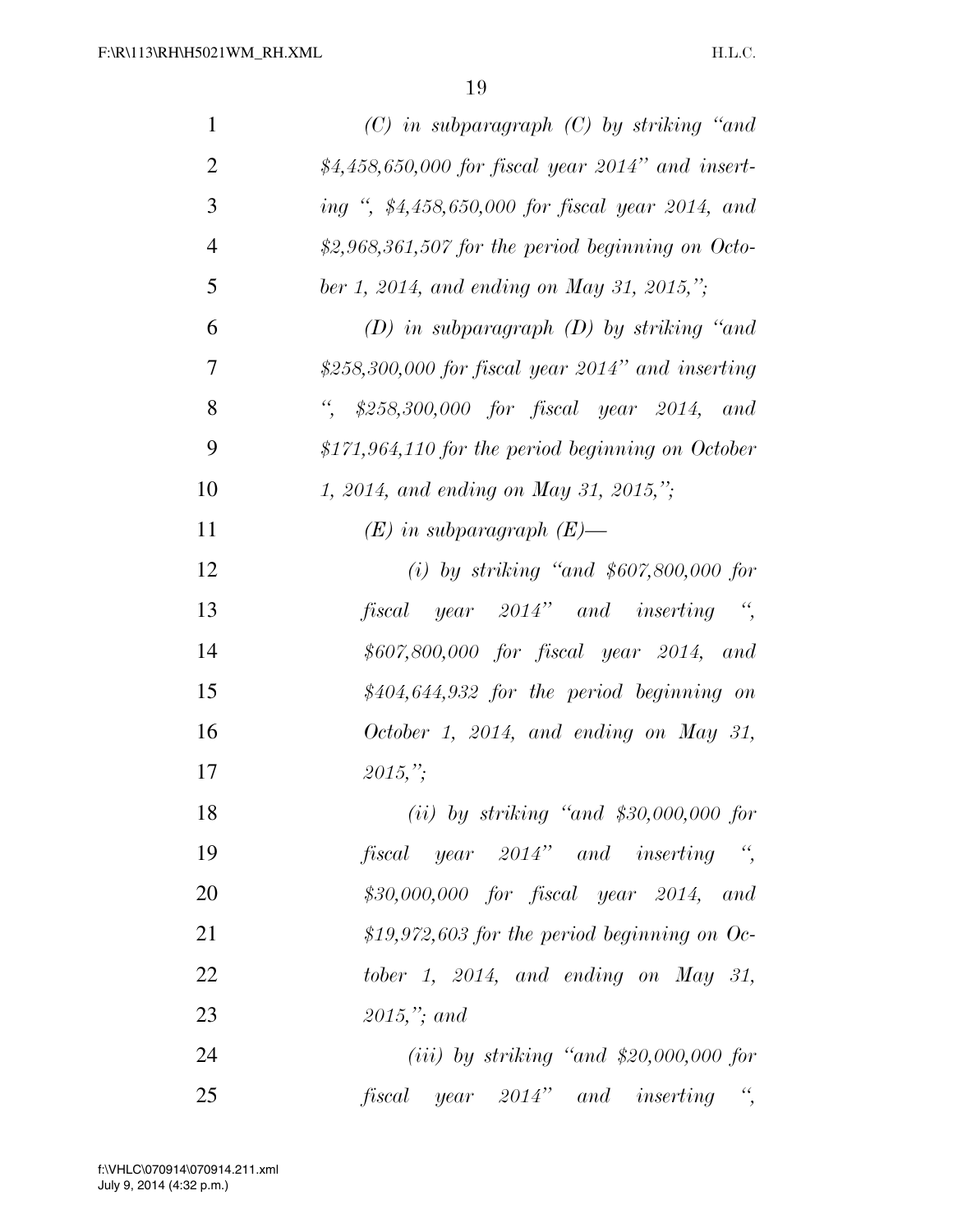| $\mathbf{1}$   | $$20,000,000$ for fiscal year $2014$ , and               |
|----------------|----------------------------------------------------------|
| $\overline{2}$ | \$13,315,068 for the period beginning on Oc-             |
| 3              | tober 1, 2014, and ending on May 31,                     |
| $\overline{4}$ | 2015,"                                                   |
| 5              | $(F)$ in subparagraph $(F)$ by inserting "and"           |
| 6              | $$1,997,260$ for the period beginning on October         |
| $\overline{7}$ | 1, 2014, and ending on May 31, 2015," after              |
| 8              | " $2014$ ";                                              |
| 9              | $(G)$ in subparagraph $(G)$ by inserting "and"           |
| 10             | \$3,328,767 for the period beginning on October          |
| 11             | 1, 2014, and ending on May 31, 2015," after              |
| 12             | $"2014"$ ;                                               |
| 13             | $(H)$ in subparagraph $(H)$ by inserting "and"           |
| 14             | \$2,563,151 for the period beginning on October          |
| 15             | 1, 2014, and ending on May 31, 2015," after              |
| 16             | " $2014$ ";                                              |
| 17             | $(I)$ in subparagraph $(I)$ by striking "and"            |
| 18             | \$2,165,900,000 for fiscal year $2014"$ and insert-      |
| 19             | ing ", \$2,165,900,000 for fiscal year 2014, and         |
| 20             | \$1,441,955,342 for the period beginning on Octo-        |
| 21             | ber 1, 2014, and ending on May 31, 2015,";               |
| 22             | $(J)$ in subparagraph $(J)$ by striking "and             |
| 23             | $$427,800,000$ for fiscal year 2014" and inserting       |
| 24             | $\epsilon$<br>\$427,800,000 for fiscal year 2014,<br>and |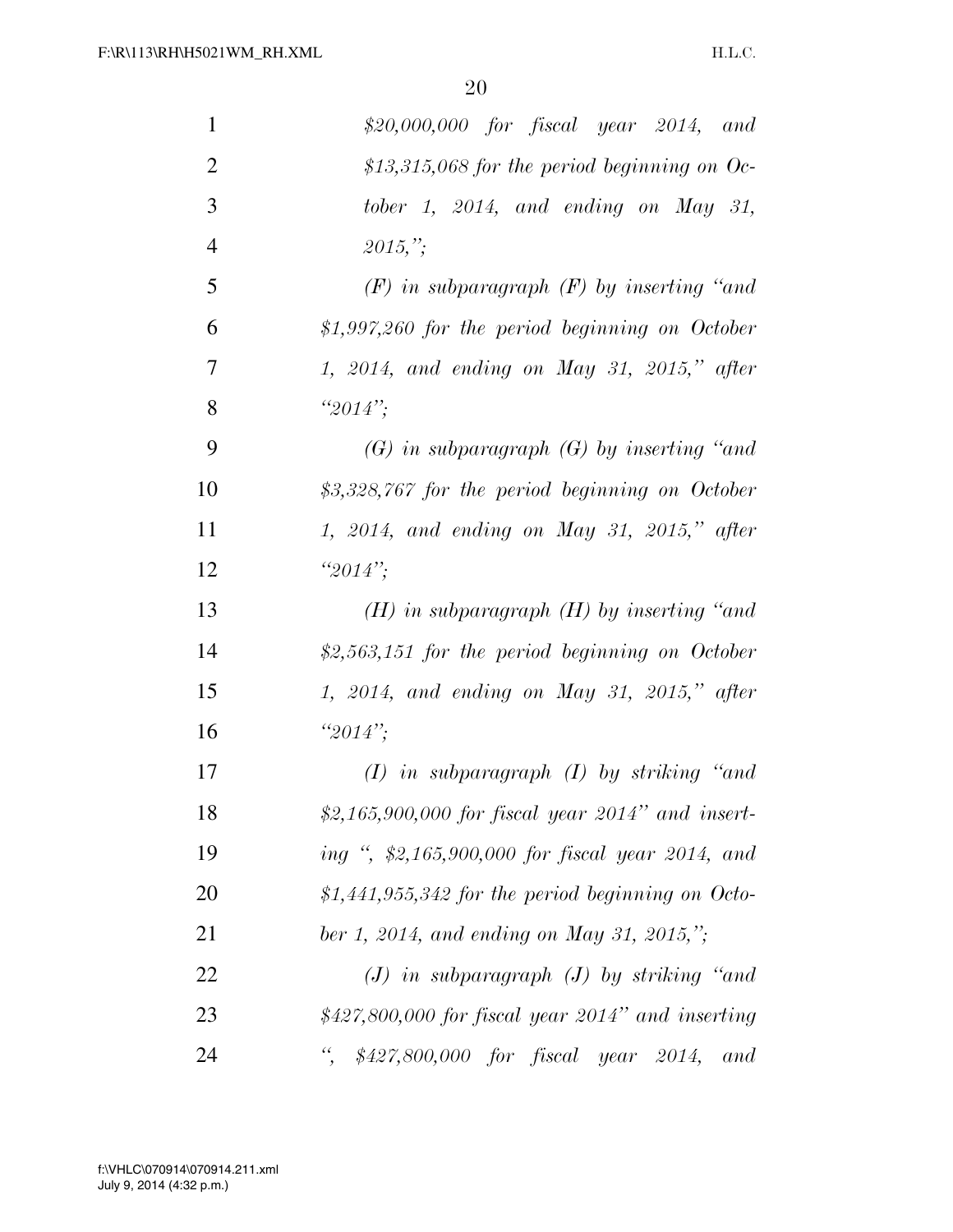| 1              | \$284,809,315 for the period beginning on October               |  |  |
|----------------|-----------------------------------------------------------------|--|--|
| $\overline{2}$ | 1, 2014, and ending on May 31, 2015,"; and                      |  |  |
| 3              | $(K)$ in subparagraph $(K)$ by striking "and                    |  |  |
| $\overline{4}$ | $$525,900,000$ for fiscal year 2014" and inserting              |  |  |
| 5              | $$525,900,000$ for fiscal year 2014, and                        |  |  |
| 6              | $$350,119,726$ for the period beginning on October              |  |  |
| 7              | 1, 2014, and ending on May 31, 2015,".                          |  |  |
| 8              | (b) RESEARCH, DEVELOPMENT DEMONSTRATION AND                     |  |  |
| 9              | DEPLOYMENT PROJECTS.—Section 5338(b) of title 49,               |  |  |
| 10             | United States Code, is amended by striking "and                 |  |  |
| 11             | $$70,000,000$ for fiscal year $2014"$ and inserting "           |  |  |
| 12             | $$70,000,000$ for fiscal year 2014, and \$46,602,740 for the    |  |  |
| 13             | period beginning on October 1, 2014, and ending on May          |  |  |
| 14             | $31, 2015$ ".                                                   |  |  |
| 15             | (c) TRANSIT COOPERATIVE RESEARCH PROGRAM.                       |  |  |
| 16             | Section 5338 $(c)$ of title 49, United States Code, is amended  |  |  |
|                | 17 by striking "and $$7,000,000$ for fiscal year 2014" and in-  |  |  |
|                | 18 serting ", \$7,000,000 for fiscal year 2014, and \$4,660,274 |  |  |
|                | 19 for the period beginning on October 1, 2014, and ending      |  |  |
|                | 20 on May 31, 2015".                                            |  |  |
| 21             | (d) TECHNICAL ASSISTANCE AND STANDARDS DEVEL-                   |  |  |

 *(d) TECHNICAL ASSISTANCE AND STANDARDS DEVEL- OPMENT.—Section 5338(d) of title 49, United States Code, is amended by striking ''and \$7,000,000 for fiscal year 2014'' and inserting '', \$7,000,000 for fiscal year 2014, and*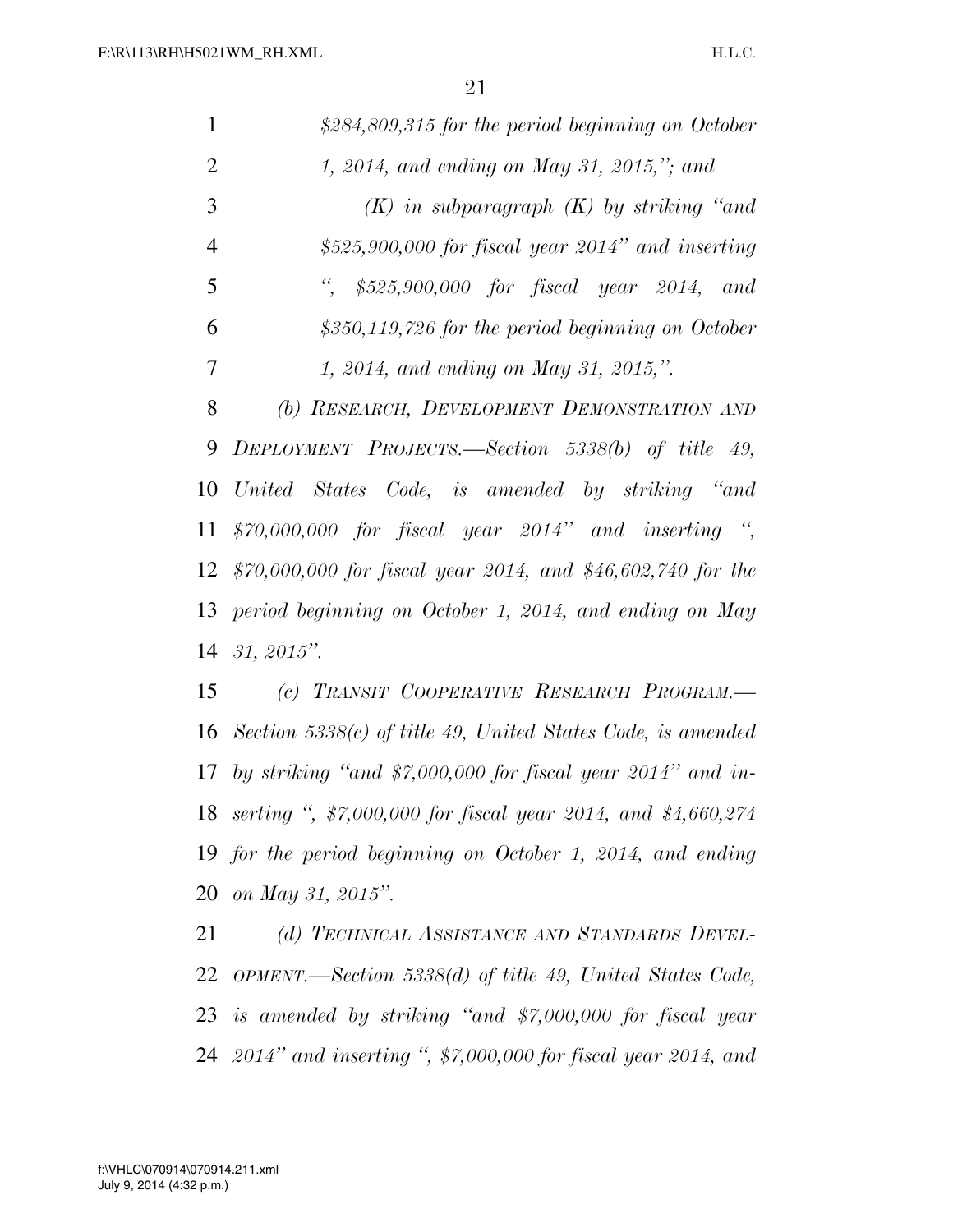*\$4,660,274 for the period beginning on October 1, 2014, and ending on May 31, 2015''.* 

 *(e) HUMAN RESOURCES AND TRAINING.—Section 5338(e) of title 49, United States Code, is amended by strik- ing ''and \$5,000,000 for fiscal year 2014'' and inserting '', \$5,000,000 for fiscal year 2014, and \$3,328,767 for the period beginning on October 1, 2014, and ending on May 31, 2015''.* 

 *(f) CAPITAL INVESTMENT GRANTS.—Section 5338(g) of title 49, United States Code, is amended by striking ''and \$1,907,000,000 for fiscal year 2014'' and inserting '', \$1,907,000,000 for fiscal year 2014, and \$1,269,591,781 for the period beginning on October 1, 2014, and ending on May 31, 2015''.* 

 *(g) ADMINISTRATION.—Section 5338(h) of title 49, United States Code, is amended—* 

 *(1) in paragraph (1) by striking ''and \$104,000,000 for fiscal year 2014'' and inserting '', \$104,000,000 for fiscal year 2014, and \$69,238,356 for the period beginning on October 1, 2014, and end-ing on May 31, 2015'';* 

 *(2) in paragraph (2) by inserting ''for each of fiscal years 2013 and 2014 and not less than \$3,328,767 for the period beginning on October 1,*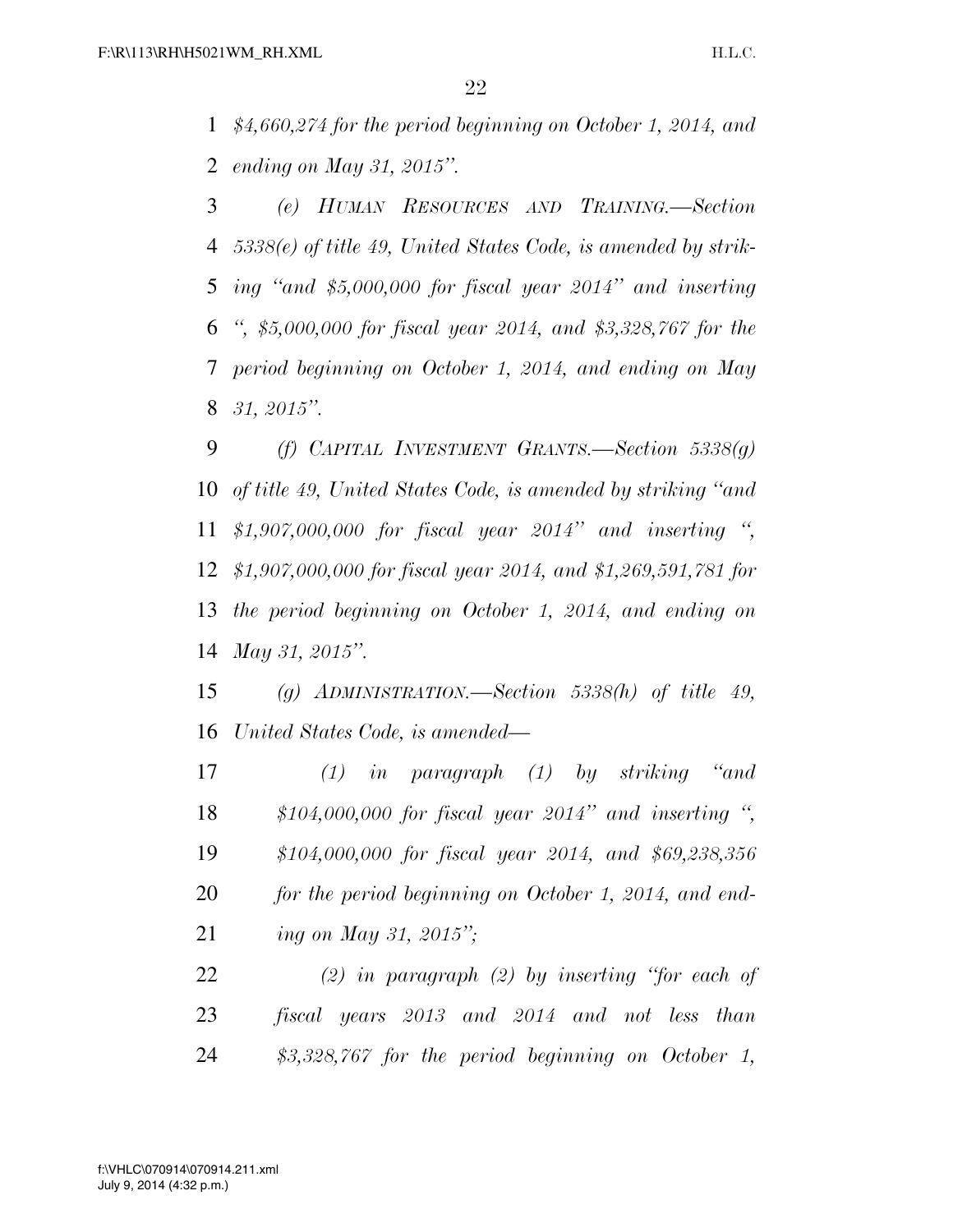| $\mathbf{1}$   | $2014$ , and ending on May 31, 2015," before "shall be    |
|----------------|-----------------------------------------------------------|
| $\overline{2}$ | <i>available''; and</i>                                   |
| 3              | $(3)$ in paragraph $(3)$ by inserting "for each of        |
| $\overline{4}$ | fiscal years 2013 and 2014 and not less than              |
| 5              | $$665,753$ for the period beginning on October 1, 2014,   |
| 6              | and ending on May 31, 2015," before "shall be avail-      |
| 7              | $able$ ".                                                 |
| 8              | SEC. 1204. BUS AND BUS FACILITIES FORMULA GRANTS.         |
| 9              | Section 5339 $(d)(1)$ of title 49, United States Code, is |
| 10             | $amended -$                                               |
| 11             | $(1)$ by inserting "for each of fiscal years 2013         |
| 12             | and $2014$ and \$43,606,849 for the period beginning      |
| 13             | on October 1, 2014, and ending on May 31, 2015,"          |
| 14             | after "\$65,500,000";                                     |
| 15             | $(2)$ by inserting "for each such fiscal year and         |
| 16             | \$832,192 for such period" after "\$1,250,000"; and       |
| 17             | $(3)$ by inserting "for each such fiscal year and         |
| 18             | \$332,877 for such period" after "\$500,000".             |
| 19             | <b>Subtitle D-Hazardous Materials</b>                     |
| 20             | SEC. 1301. AUTHORIZATION OF APPROPRIATIONS.               |
| 21             | (a) IN GENERAL.—Section 5128(a) of title 49, United       |
|                | 22 States Code, is amended—                               |
| 23             | $(1)$ in paragraph $(1)$ by striking "and" at the         |
| 24             | end;                                                      |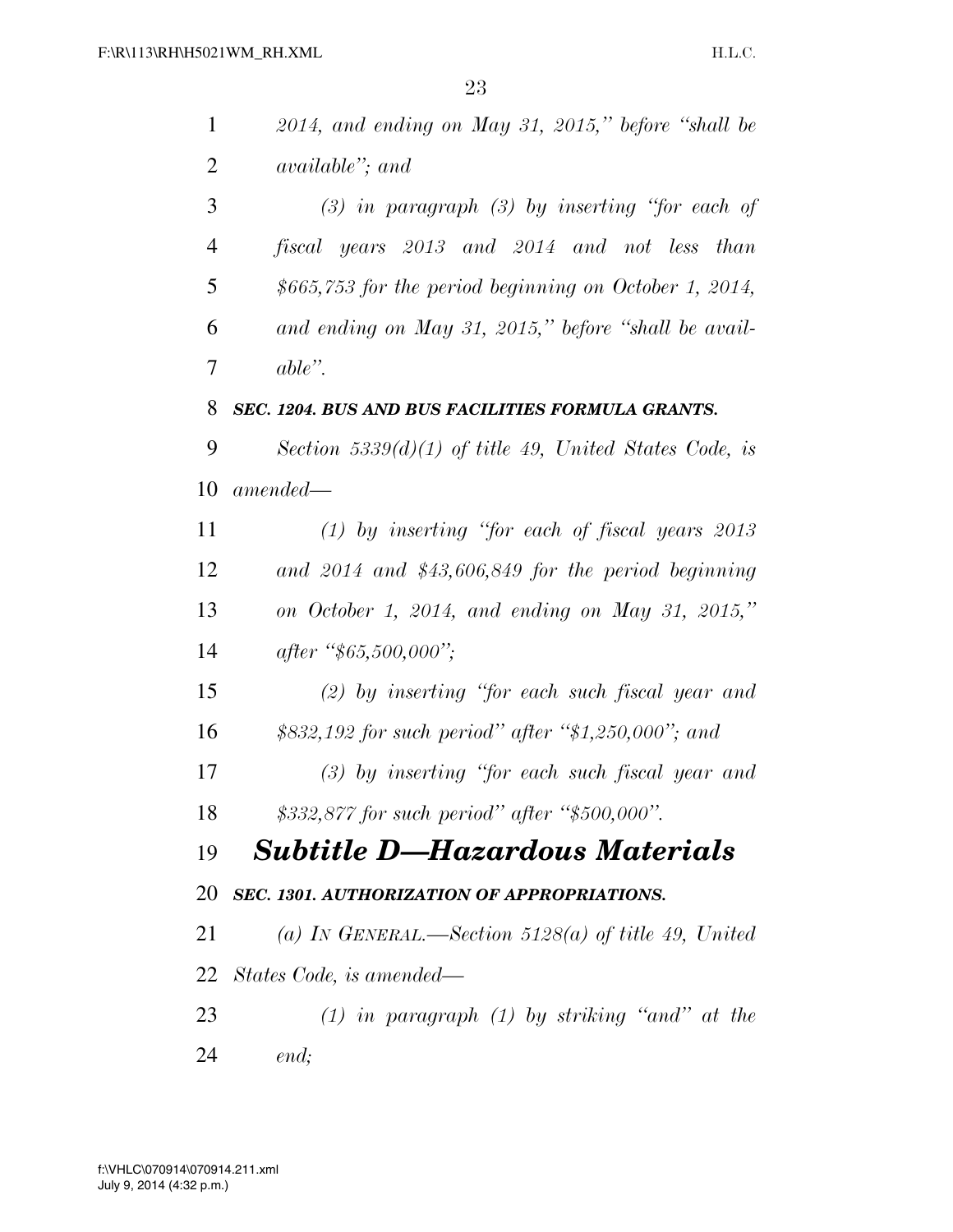| $\mathbf{1}$   | $(2)$ in paragraph $(2)$ by striking the period at     |
|----------------|--------------------------------------------------------|
| $\overline{2}$ | the end and inserting "; and"; and                     |
| 3              | $(3)$ by adding at the end the following:              |
| $\overline{4}$ | "(3) \$28,468,948 for the period beginning on Oc-      |
| 5              | tober 1, 2014, and ending on May 31, 2015.".           |
| 6              | (b) HAZARDOUS MATERIALS EMERGENCY PREPARED-            |
| 7              | NESS FUND.—Section 5128(b) of title 49, United States  |
| 8              | $Code, is \ amended.$                                  |
| 9              | $(1)$ by redesignating paragraphs $(1)$ through $(5)$  |
| 10             | as subparagraphs $(A)$ through $(E)$ , respectively;   |
| 11             | $(2)$ by striking "From the" and inserting the fol-    |
| 12             | lowing:                                                |
| 13             | "(1) FISCAL YEARS 2013 AND 2014.—From the";            |
| 14             | and                                                    |
| 15             | $(3)$ by adding at the end the following:              |
| 16             | "(2) FISCAL YEAR 2015.—From the Hazardous              |
| 17             | Materials Emergency Preparedness Fund established      |
| 18             | under section $5116(i)$ , the Secretary may expend for |
| 19             | the period beginning on October 1, 2014, and ending    |
| 20             | on May 31, 2015-                                       |
| 21             | "(A) $$125,162$ to carry out section 5115;             |
| 22             | $\lq\lq B$ \$14,513,425 to carry out subsections       |
| 23             | (a) and (b) of section 5116, of which not less         |
| 24             | than \$9,087,534 shall be available to carry out       |
| 25             | section 5116(b);                                       |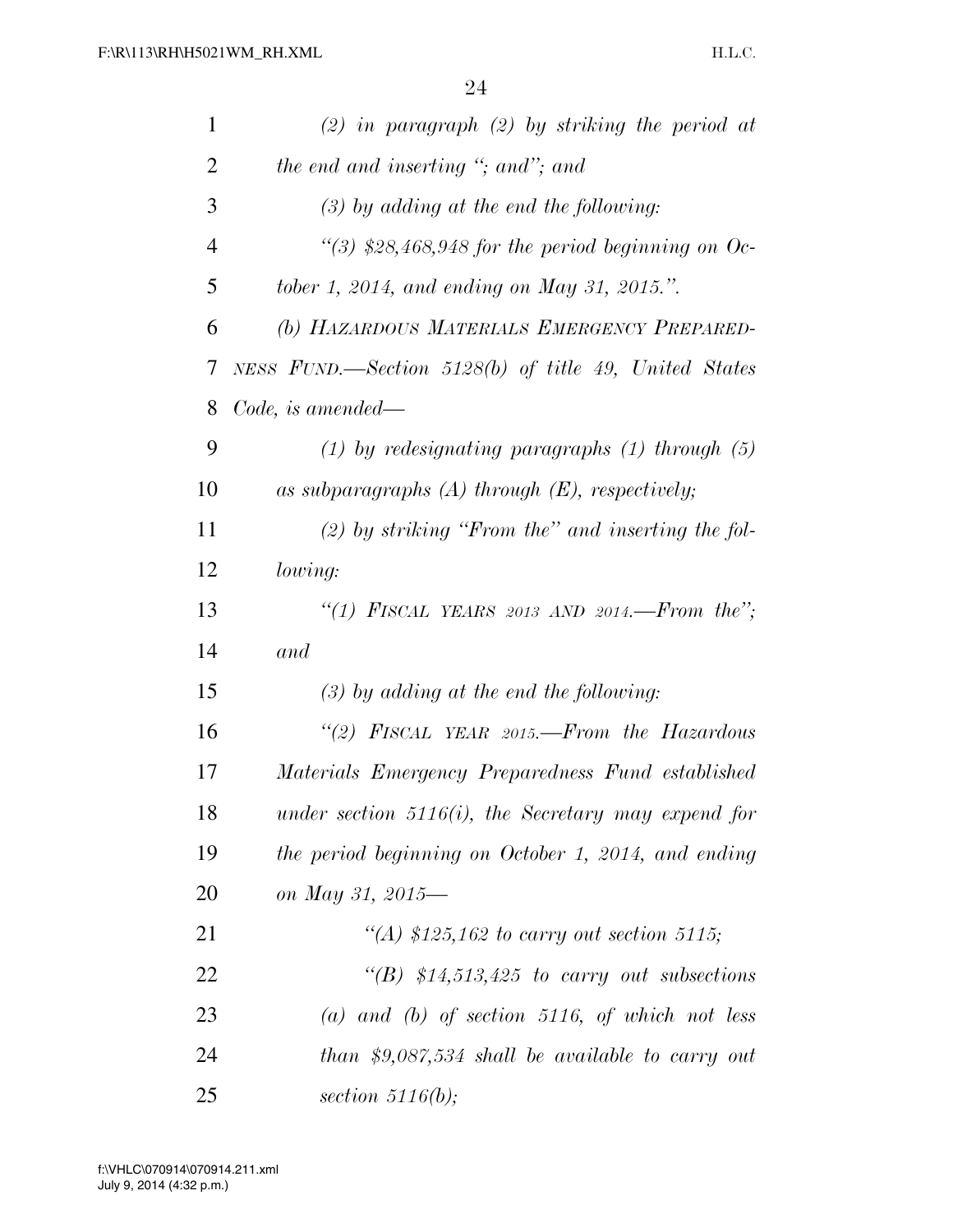| 1              | "(C) $$99,863$ to carry out section 5116(f);                 |  |
|----------------|--------------------------------------------------------------|--|
| $\overline{2}$ | "(D) $$416,096$ to publish and distribute the                |  |
| 3              | Emergency Response Guidebook under section                   |  |
| $\overline{4}$ | $5116(i)(3);$ and                                            |  |
| 5              | $\lq\lq(E)$ \$665,753 to carry out section                   |  |
| 6              | $5116(j).$ ".                                                |  |
| 7              | (c) HAZARDOUS MATERIALS TRAINING GRANTS.-Sec-                |  |
| 8              | tion $5128(c)$ of title 49, United States Code, is amended   |  |
| 9              | by inserting "and $$2,663,014$ for the period beginning on   |  |
| 10             | October 1, 2014, and ending on May 31, 2015," after          |  |
| 11             | $"2014"$ .                                                   |  |
|                | 12 TITLE II—REVENUE PROVISIONS                               |  |
| 13             | SEC. 2001. EXTENSION OF HIGHWAY TRUST FUND EXPENDI-          |  |
| 14             | TURE AUTHORITY.                                              |  |
| 15             | (a) HIGHWAY TRUST FUND.—Section 9503 of the In-              |  |
| 16             | ternal Revenue Code of 1986 is amended—                      |  |
| 17             | (1) by striking "October 1, 2014" in subsections             |  |
| 18             | $(b)(6)(B)$ , $(c)(1)$ , and $(e)(3)$ and inserting "June 1, |  |
| 19             | $2015$ ", and                                                |  |
| 20             | (2) by striking "MAP-21" in subsections $(c)(1)$             |  |
| 21             | and $(e)(3)$ and inserting "Highway and Transpor-            |  |
| 22             | tation Funding Act of 2014".                                 |  |
| 23             | (b) SPORT FISH RESTORATION AND BOATING TRUST                 |  |
| 24             | FUND.—Section 9504 of the Internal Revenue Code of 1986      |  |
|                | $25$ is amended—                                             |  |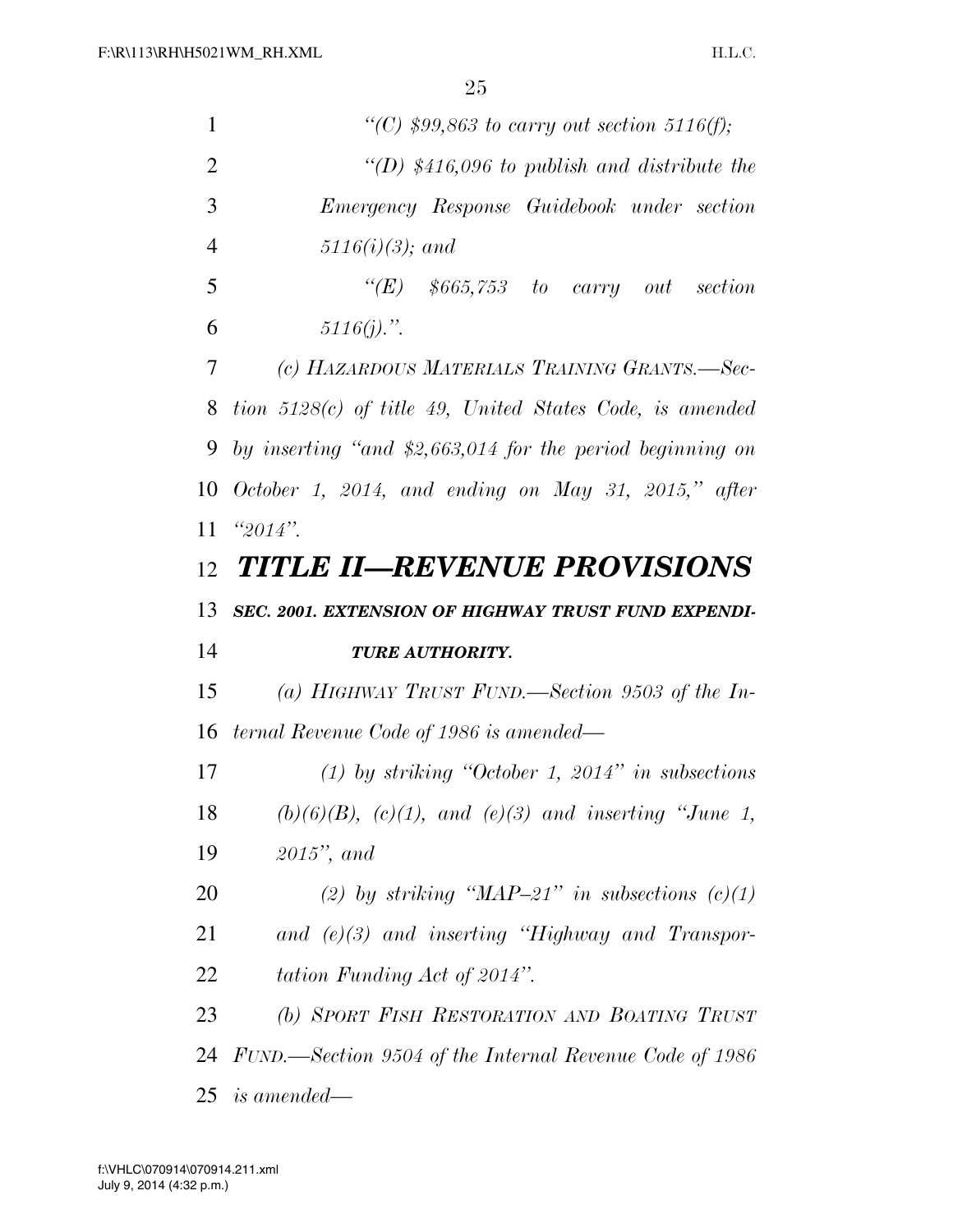| 1              | $(1)$ by striking "MAP-21" each place it appears             |  |  |
|----------------|--------------------------------------------------------------|--|--|
| $\overline{2}$ | in subsection $(b)(2)$ and inserting "Highway and            |  |  |
| 3              | Transportation Funding Act of 2014", and                     |  |  |
| $\overline{4}$ | $(2)$ by striking "October 1, 2014" in subsection            |  |  |
| 5              | $(d)(2)$ and inserting "June 1, 2015".                       |  |  |
| 6              | (c) LEAKING UNDERGROUND STORAGE TANK TRUST                   |  |  |
| 7              | FUND.—Paragraph $(2)$ of section 9508 $(e)$ of the Internal  |  |  |
| 8              | Revenue Code of 1986 is amended by striking "October 1,      |  |  |
| 9              | $2014$ " and inserting "June 1, 2015".                       |  |  |
| 10             | SEC. 2002. FUNDING OF HIGHWAY TRUST FUND.                    |  |  |
| 11             | (a) IN GENERAL.—Subsection (f) of section 9503 of the        |  |  |
|                | 12 Internal Revenue Code of 1986 is amended by redesignating |  |  |
| 13             | paragraph $(5)$ as paragraph $(7)$ and by inserting after    |  |  |
| 14             | $paramph (4)$ the following new paragraphs:                  |  |  |
| 15             | "(5) ADDITIONAL SUMS.—Out of money in the                    |  |  |
| 16             | Treasury not otherwise appropriated, there is hereby         |  |  |
| 17             | appronried                                                   |  |  |
| 18             | "(A) $$7,765,000,000$ to the Highway Ac-                     |  |  |
| 19             | count (as defined in subsection $(e)(5)(B)$ ) in the         |  |  |
| 20             | Highway Trust Fund; and                                      |  |  |
| 21             | "(B) $$2,000,000,000$ to the Mass Transit                    |  |  |
| 22             | Account in the Highway Trust Fund.                           |  |  |
| 23             | "(6) ADDITIONAL INCREASE IN<br><b>FUND</b><br>BAL-           |  |  |
| 24             | ANCE.—There is hereby transferred to the Highway             |  |  |
| 25             | Account (as defined in subsection $(e)(5)(B)$ ) in the       |  |  |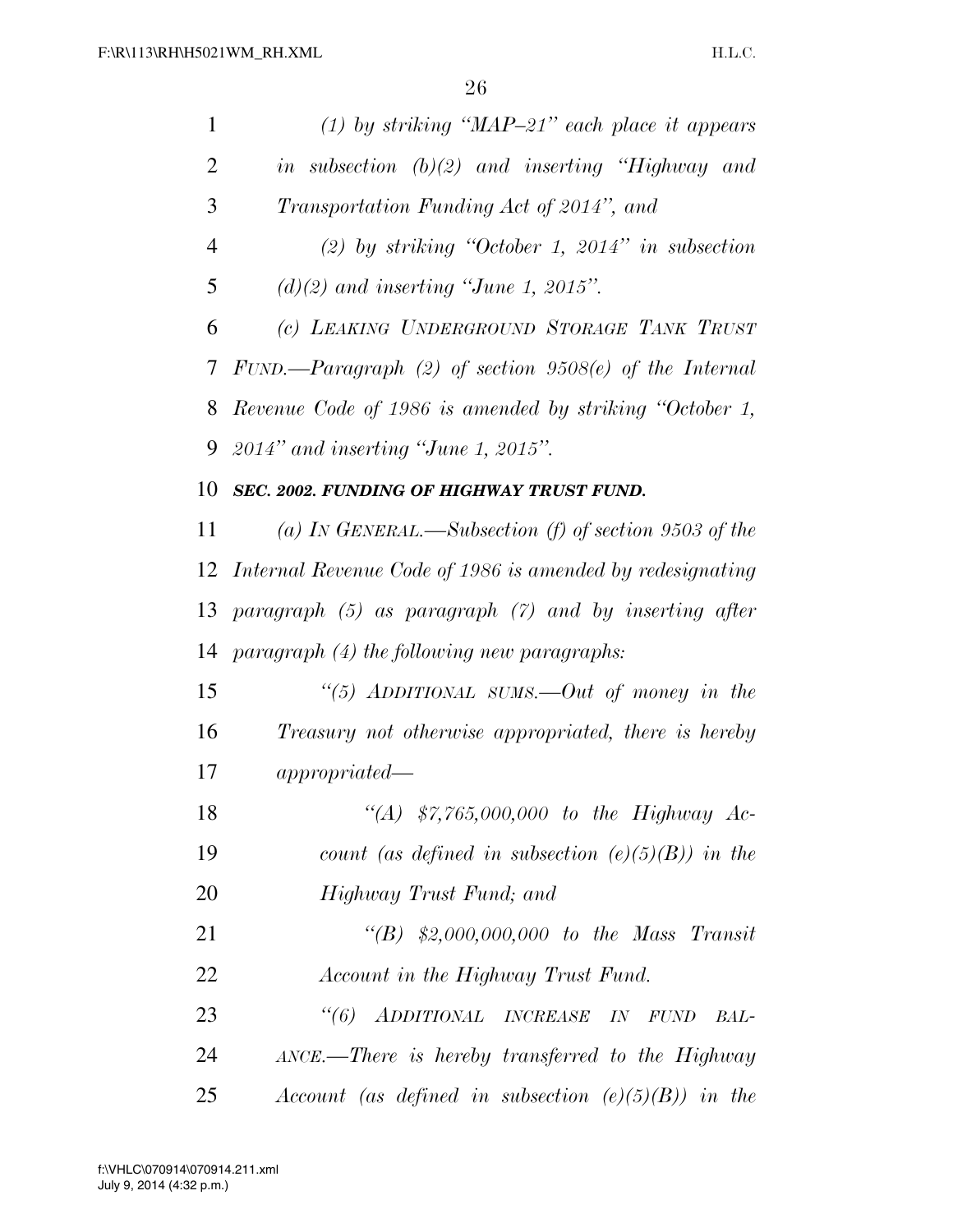| $\mathbf{1}$   | Highway Trust Fund amounts appropriated from the           |  |  |  |
|----------------|------------------------------------------------------------|--|--|--|
| $\overline{2}$ | Leaking Underground Storage Tank Trust Fund                |  |  |  |
| 3              | under section $9508(c)(3)$ .".                             |  |  |  |
| $\overline{4}$ | (b) APPROPRIATION FROM LEAKING UNDERGROUND                 |  |  |  |
| 5              | STORAGE TANK TRUST FUND.                                   |  |  |  |
| 6              | (1) IN GENERAL.—Subsection (c) of section $9508$           |  |  |  |
| 7              | of the Internal Revenue Code of 1986 is amended by         |  |  |  |
| 8              | adding at the end the following new paragraph:             |  |  |  |
| 9              | "(3) ADDITIONAL TRANSFER TO HIGHWAY TRUST                  |  |  |  |
| 10             | $FUND.$ $-Out$ of amounts in the Leaking Underground       |  |  |  |
| 11             | Storage Tank Trust Fund there is hereby appro-             |  |  |  |
| 12             | priated $$1,000,000,000$ to be transferred under section   |  |  |  |
| 13             | $9503(f)(6)$ to the Highway Account (as defined in sec-    |  |  |  |
| 14             | tion $9503(e)(5)(B)$ in the Highway Trust Fund.".          |  |  |  |
| 15             | (2)<br>CONFORMING AMENDMENT.—Section                       |  |  |  |
| 16             | $9508(c)(1)$ of the Internal Revenue Code of 1986 is       |  |  |  |
| 17             | amended by striking "paragraph (2)" and inserting          |  |  |  |
| 18             | "paragraphs $(2)$ and $(3)$ ".                             |  |  |  |
| 19             | SEC. 2003. FUNDING STABILIZATION.                          |  |  |  |
| 20             | (a) FUNDING STABILIZATION UNDER THE INTERNAL               |  |  |  |
| 21             | REVENUE CODE OF 1986.—The table in subclause (II) of       |  |  |  |
| 22             | section $430(h)(2)(C)(iv)$ of the Internal Revenue Code of |  |  |  |
| 23             | 1986 is amended to read as follows:                        |  |  |  |

| "If the calendar year is: | The applicable minimum<br><i>percentage is:</i> | The applicable maximum<br><i>percentage is:</i> |
|---------------------------|-------------------------------------------------|-------------------------------------------------|
| 2012, 2013, 2014, 2015,   |                                                 |                                                 |

*2016, or 2017.*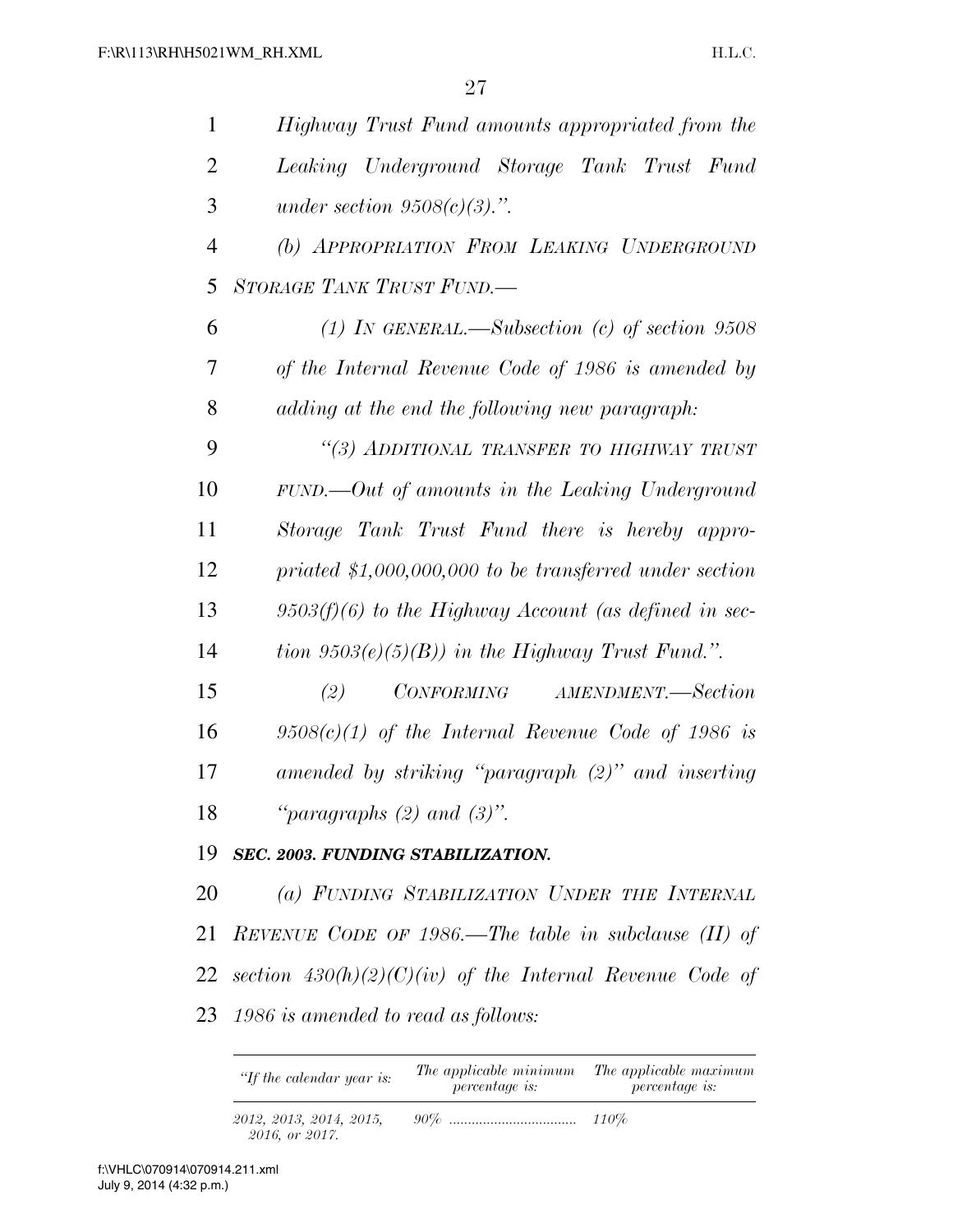| œ<br>I<br>v<br>v.<br>۰ |  |
|------------------------|--|
|------------------------|--|

| "If the calendar year is: | $\tilde{p}$ <i>percentage is:</i> | The applicable minimum The applicable maximum<br><i>percentage is:</i> |
|---------------------------|-----------------------------------|------------------------------------------------------------------------|
|                           |                                   |                                                                        |
|                           |                                   |                                                                        |
|                           |                                   |                                                                        |
|                           |                                   |                                                                        |

1 *(b) FUNDING STABILIZATION UNDER EMPLOYEE RE-*2 *TIREMENT INCOME SECURITY ACT OF 1974.—* 

3 *(1) IN GENERAL.—The table in subclause (II) of*  4 *section 303(h)(2)(C)(iv) of the Employee Retirement*  5 *Income Security Act of 1974 (29 U.S.C.* 

6  $1083(h)(2)(C)(iv)$  is amended to read as follows:

| "If the calendar year is: | The applicable minimum<br><i>percentage is:</i> | The applicable maximum<br>percentage is: |  |  |
|---------------------------|-------------------------------------------------|------------------------------------------|--|--|
| 2016, or 2017.            |                                                 |                                          |  |  |
|                           |                                                 |                                          |  |  |
|                           |                                                 | 120%                                     |  |  |
|                           |                                                 | 125%                                     |  |  |
|                           |                                                 |                                          |  |  |

| $\overline{7}$ | (2) CONFORMING AMENDMENTS.-                      |
|----------------|--------------------------------------------------|
| 8              | (A) IN GENERAL.—Section $101(f)(2)(D)$ of        |
| 9              | such Act (29 U.S.C. 1021 $(f)(2)(D)$ ) is amend- |
| 10             | $ed$ —                                           |
| 11             | $(i)$ in clause $(i)$ by inserting "and the      |
| 12             | Highway and Transportation Funding Act           |
| 13             | of 2014" after "MAP-21" both places it ap-       |
| 14             | pears, and                                       |
| 15             | (ii) in clause (ii) by striking "2015"           |
| 16             | and inserting "2020".                            |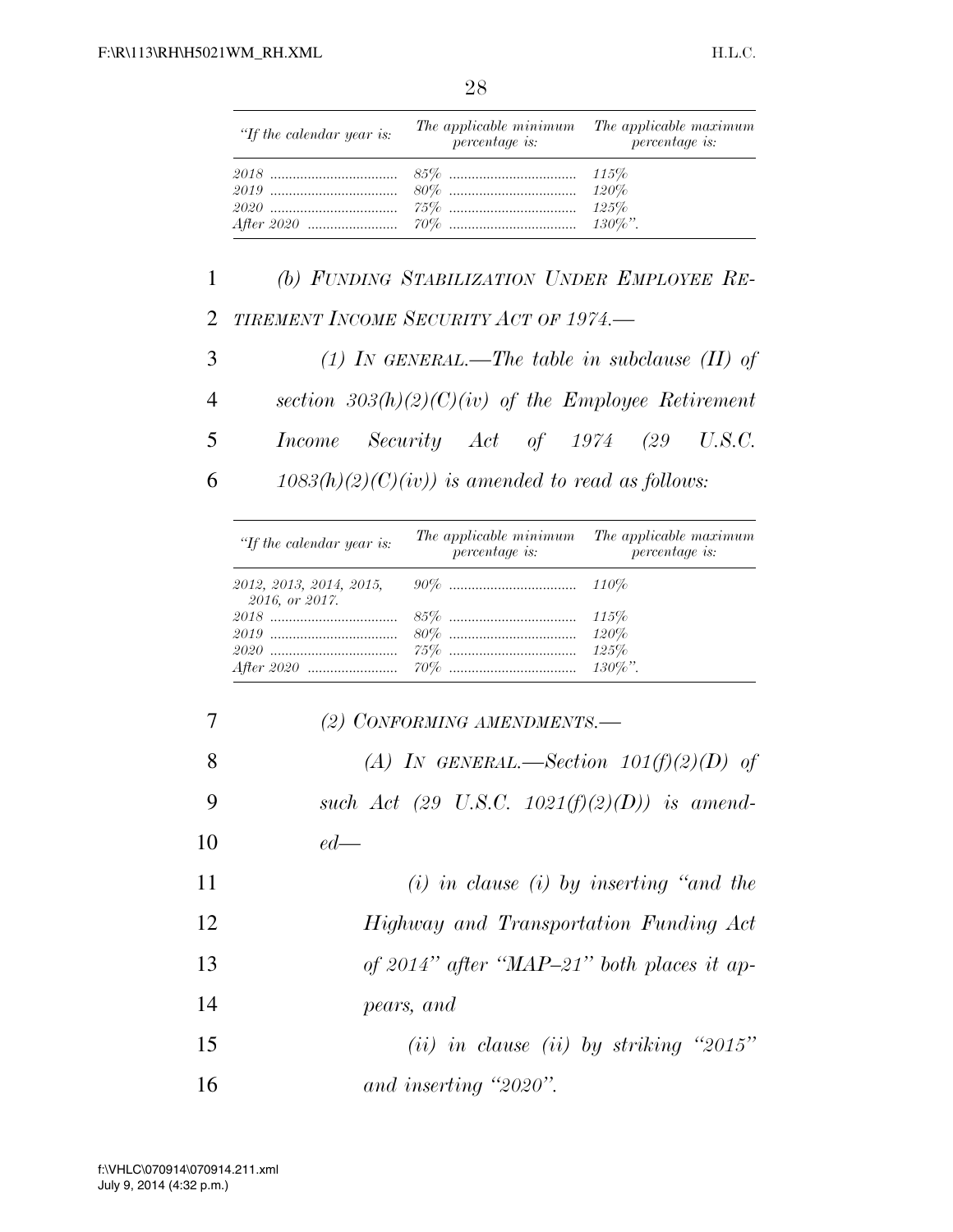| $\mathbf{1}$   | (B) STATEMENTS.—The Secretary of Labor                   |  |  |  |  |  |
|----------------|----------------------------------------------------------|--|--|--|--|--|
| $\overline{2}$ | shall modify the statements required under sub-          |  |  |  |  |  |
| 3              | clauses (I) and (II) of section $101(f)(2)(D)(i)$ of     |  |  |  |  |  |
| $\overline{4}$ | such Act to conform to the amendments made by            |  |  |  |  |  |
| 5              | this section.                                            |  |  |  |  |  |
| 6              | (c) STABILIZATION NOT TO APPLY FOR PURPOSES OF           |  |  |  |  |  |
| 7              | CERTAIN ACCELERATED BENEFIT DISTRIBUTION RULES.-         |  |  |  |  |  |
| 8              | (1) INTERNAL REVENUE CODE OF 1986.—The sec-              |  |  |  |  |  |
| 9              | ond sentence of paragraph $(2)$ of section 436(d) of the |  |  |  |  |  |
| 10             | Internal Revenue Code of 1986 is amended by strik-       |  |  |  |  |  |
| 11             | ing "of such plan" and inserting "of such plan (deter-   |  |  |  |  |  |
| 12             | mined by not taking into account any adjustment of       |  |  |  |  |  |
| 13             | segment rates under section $430(h)(2)(C)(iv))$ ".       |  |  |  |  |  |
| 14             | (2) EMPLOYEE RETIREMENT INCOME SECURITY                  |  |  |  |  |  |
| 15             | ACT OF 1974.—The second sentence of subparagraph         |  |  |  |  |  |
| 16             | (B) of section 206(g)(3) of the Employee Retirement      |  |  |  |  |  |
| 17             | Income Security Act of 1974<br>(29)<br>U.S.C.            |  |  |  |  |  |
| 18             | $1056(g)(3)(B)$ ) is amended by striking "of such plan"  |  |  |  |  |  |
| 19             | and inserting "of such plan (determined by not tak-      |  |  |  |  |  |
| <b>20</b>      | ing into account any adjustment of segment rates         |  |  |  |  |  |
| 21             | under section $303(h)(2)(C)(iv))$ ".                     |  |  |  |  |  |
| 22             | (3) EFFECTIVE DATE.—                                     |  |  |  |  |  |
| 23             | $(A)$ IN GENERAL.—Except as provided in                  |  |  |  |  |  |
| 24             | subparagraph $(B)$ , the amendments made by this         |  |  |  |  |  |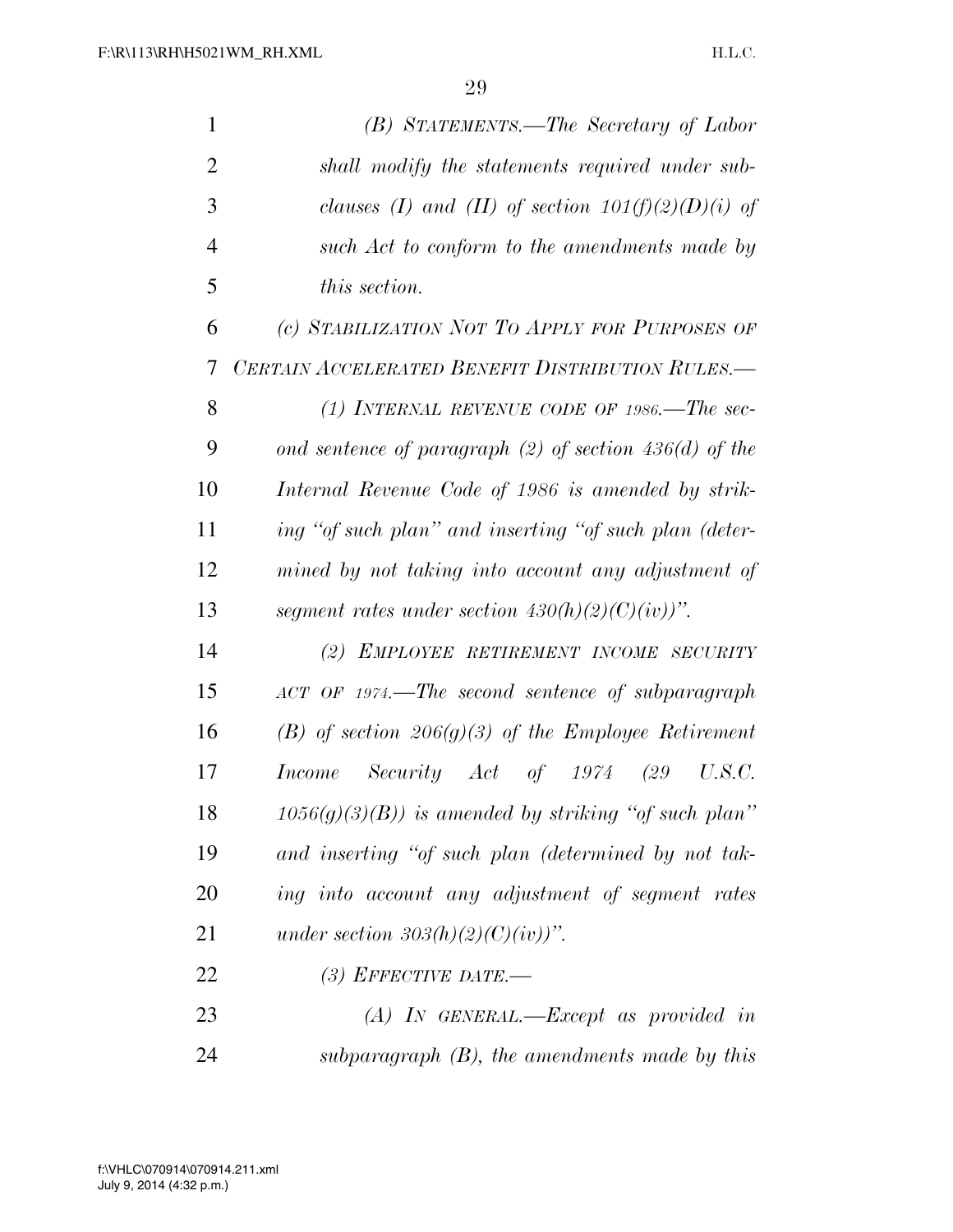| $\mathbf{1}$   | subsection shall apply to plan years beginning   |
|----------------|--------------------------------------------------|
| $\overline{2}$ | after December 31, 2014.                         |
| 3              | (B) COLLECTIVELY BARGAINED PLANS.—In             |
| $\overline{4}$ | the case of a plan maintained pursuant to 1 or   |
| 5              | more collective bargaining agreements, the       |
| 6              | amendments made by this subsection shall apply   |
| 7              | to plan years beginning after December 31, 2015. |
| 8              | (4) PROVISIONS RELATING TO PLAN AMEND-           |
| 9              | MENTS.                                           |
| 10             | $(A)$ IN GENERAL.—If this paragraph ap-          |
| 11             | plies to any amendment to any plan or annuity    |
| 12             | contract, such plan or contract shall be treated |
| 13             | as being operated in accordance with the terms   |
| 14             | of the plan during the period described in sub-  |
| 15             | paragraph $(B)(ii)$ .                            |
| 16             | (B) AMENDMENTS TO WHICH PARAGRAPH                |
| 17             | APPLIES.-                                        |
| 18             | $(i)$ IN GENERAL.—This paragraph                 |
| 19             | shall apply to any amendment to any plan         |
| 20             | or annuity contract which is made-               |
| 21             | $(I)$ pursuant to the amendments                 |
| 22             | made by this subsection, or pursuant             |
| 23             | to any regulation issued by the Sec-             |
| 24             | retary of the Treasury or the Secretary          |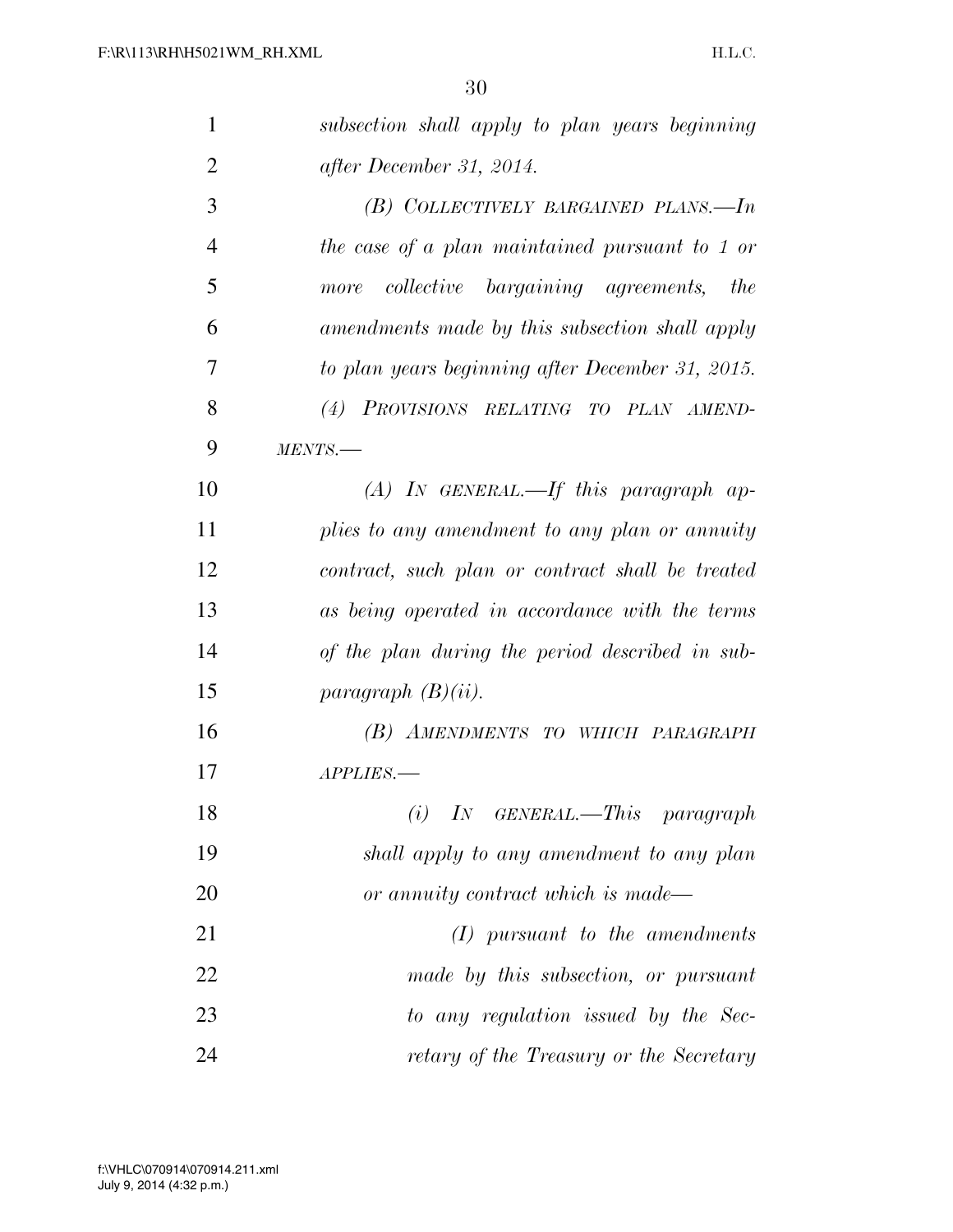| $\mathbf{1}$   | of Labor under any provision as so            |
|----------------|-----------------------------------------------|
| $\overline{2}$ | amended, and                                  |
| 3              | $(II)$ on or before the last day of           |
| $\overline{4}$ | the first plan year beginning on or           |
| 5              | after January 1, 2016, or such later          |
| 6              | date as the Secretary of the Treasury         |
| 7              | may prescribe.                                |
| 8              | $CONDITIONS. - This subsection$<br>(ii)       |
| 9              | shall not apply to any amendment unless,      |
| 10             | during the period—                            |
| 11             | $(I)$ beginning on the date that the          |
| 12             | amendments made by this subsection            |
| 13             | or the regulation described in clause         |
| 14             | $(i)(I)$ takes effect (or in the case of a    |
| 15             | plan or contract amendment not re-            |
| 16             | quired by such amendments or such             |
| 17             | regulation, the effective date specified      |
| 18             | by the plan), and                             |
| 19             | $(II)$ ending on the date described           |
| 20             | in clause $(i)(II)$ (or, if earlier, the date |
| 21             | the plan or contract amendment is             |
| 22             | <i>adopted</i> ),                             |
| 23             | the plan or contract is operated as if such   |
| 24             | plan or contract amendment were in effect,    |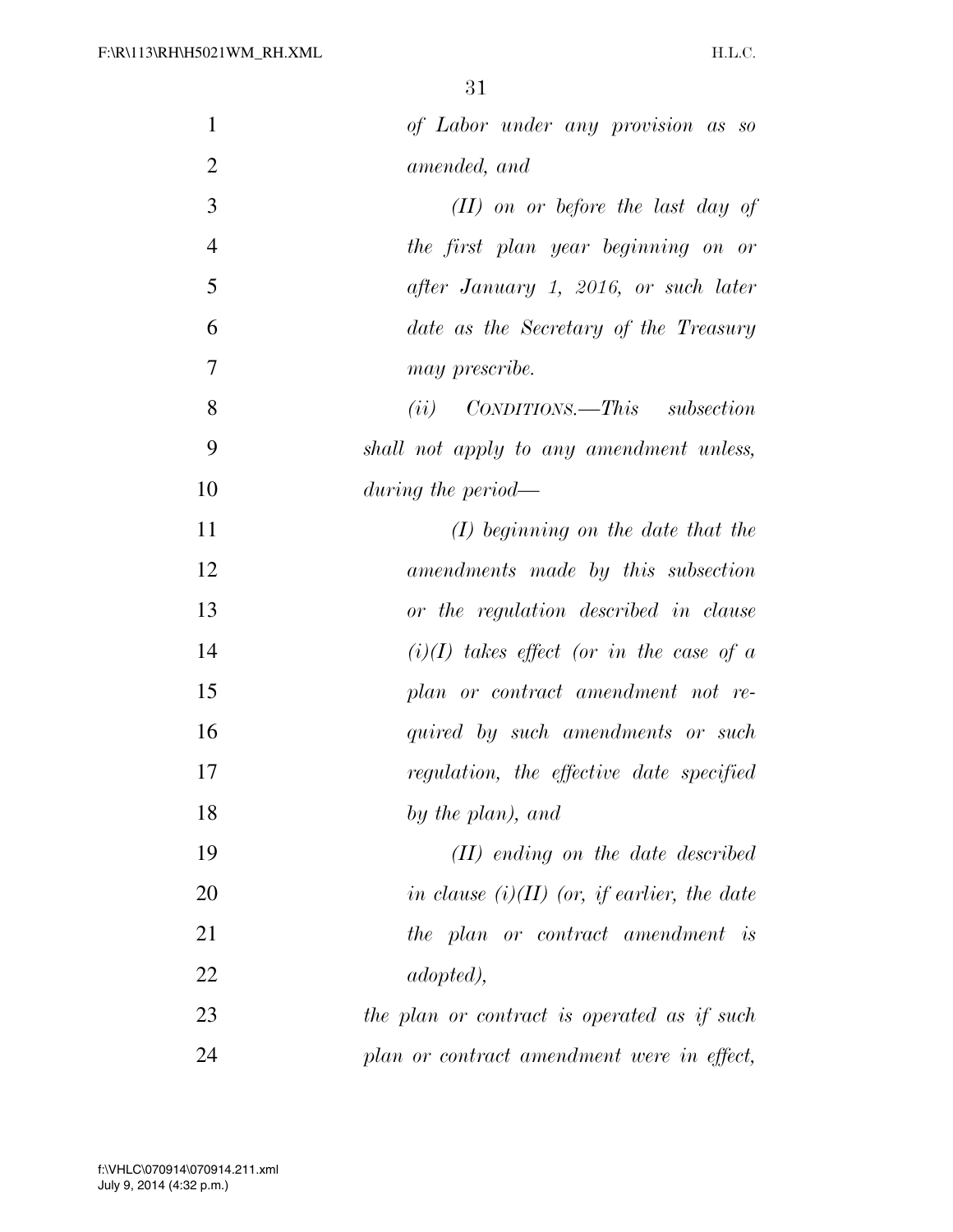| $\mathbf{1}$   | and such plan or contract amendment ap-                        |
|----------------|----------------------------------------------------------------|
| $\overline{2}$ | plies retroactively for such period.                           |
| 3              | $(C)$ ANTI-CUTBACK RELIEF.—A plan shall                        |
| $\overline{4}$ | not be treated as failing to meet the requirements             |
| 5              | of section 204 $(g)$ of the Employee Retirement In-            |
| 6              | come Security Act of 1974 (29 U.S.C. 1054(g))                  |
| 7              | and section $411(d)(6)$ of the Internal Revenue                |
| 8              | Code of 1986 solely by reason of a plan amend-                 |
| 9              | ment to which this paragraph applies.                          |
| 10             | (d) MODIFICATION OF FUNDING TARGET DETERMINA-                  |
| 11             | <b>TION PERIODS.—</b>                                          |
| 12             | (1) INTERNAL REVENUE CODE OF 1986.—Clause                      |
| 13             | (i) of section $430(h)(2)(B)$ of the Internal Revenue          |
| 14             | Code of 1986 is amended by striking "the first day             |
| 15             | of the plan year" and inserting "the valuation date            |
| 16             | for the plan year".                                            |
| 17             | (2) EMPLOYEE RETIREMENT INCOME SECURITY                        |
| 18             | ACT OF 1974.—Clause (i) of section $303(h)(2)(B)$ of the       |
| 19             | Employee Retirement Income Security Act of 1974                |
| <b>20</b>      | $(29 \text{ U.S.C. } 1083(h)(2)(B)(i))$ is amended by striking |
| 21             | "the first day of the plan year" and inserting "the            |
| 22             | valuation date for the plan year".                             |
| 23             | (e) EFFECTIVE DATE.-                                           |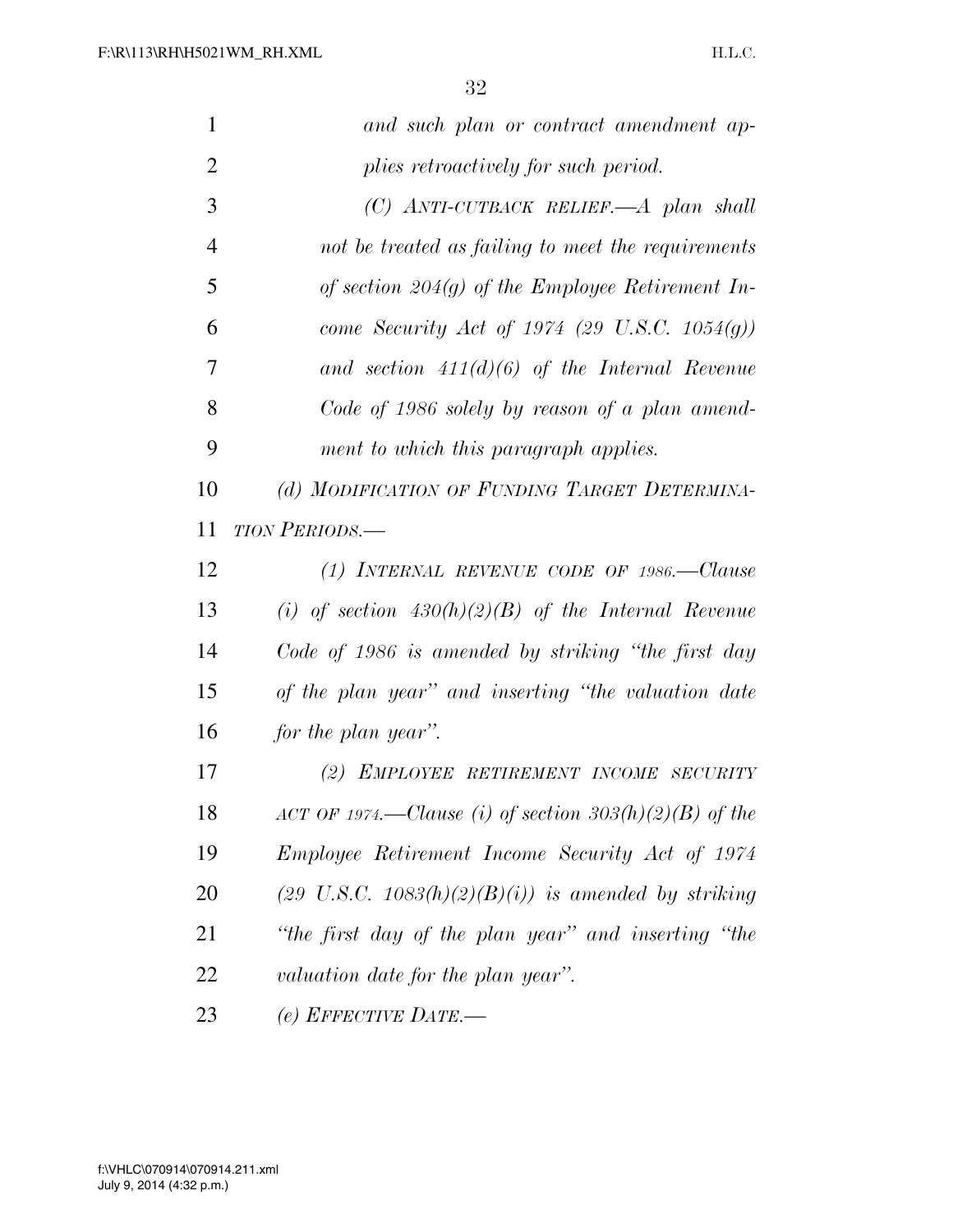| $\mathbf{1}$   | $(1)$ IN GENERAL.—The amendments made by                          |
|----------------|-------------------------------------------------------------------|
| $\overline{2}$ | subsections $(a)$ , $(b)$ , and $(d)$ shall apply with respect    |
| 3              | to plan years beginning after December 31, 2012.                  |
| $\overline{4}$ | (2) ELECTIONS.—A plan sponsor may elect not                       |
| 5              | to have the amendments made by subsections $(a)$ , $(b)$ ,        |
| 6              | and (d) apply to any plan year beginning before Jan-              |
| 7              | uary 1, 2014, either (as specified in the election)—              |
| 8              | $(A)$ for all purposes for which such amend-                      |
| 9              | ments apply, or                                                   |
| 10             | $(B)$ solely for purposes of determining the                      |
| 11             | adjusted funding target attainment percentage                     |
| 12             | under sections 436 of the Internal Revenue Code                   |
| 13             | of 1986 and 206 $(g)$ of the Employee Retirement                  |
| 14             | <i>Income Security Act of 1974 (29 U.S.C. 1054(g))</i>            |
| 15             | for such plan year.                                               |
| 16             | A plan shall not be treated as failing to meet the re-            |
| 17             | quirements of section $204(g)$ of such Act and section            |
| 18             | $411(d)(6)$ of such Code solely by reason of an election          |
| 19             | under this paragraph.                                             |
| 20             | SEC. 2004. EXTENSION OF CUSTOMS USER FEES.                        |
| 21             | Section $13031(j)(3)$ of the Consolidated Omnibus                 |
|                | 22 Budget Reconciliation Act of 1985 (19 U.S.C. 58 $c(j)(3)$ ) is |
| 23             | $amended-$                                                        |
| 24             | $(1)$ in subparagraph $(A)$ , by striking "September"             |
| 25             | $30, 2023"$ and inserting "September 30, 2024"; and               |